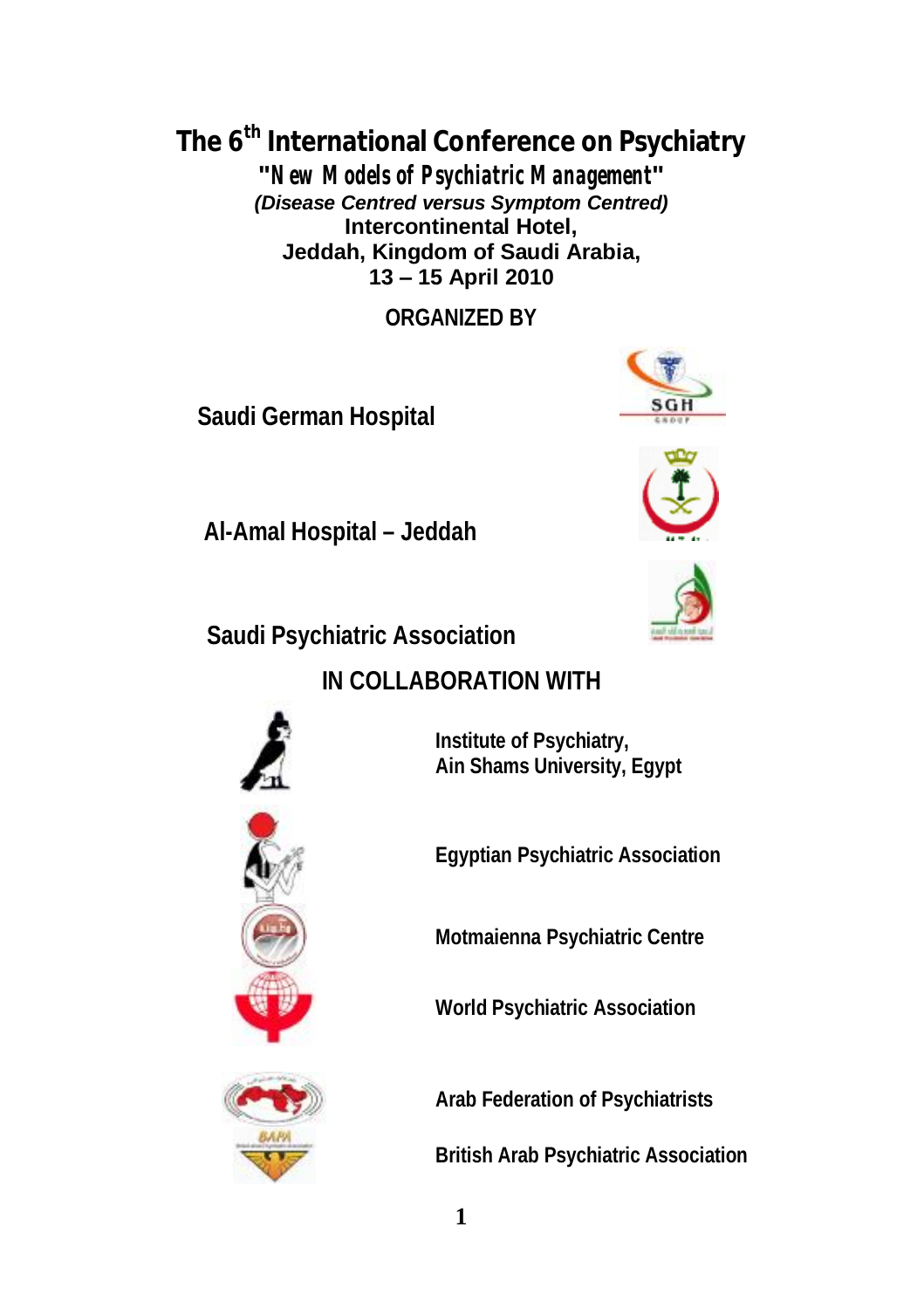## **WELCOME MESSAGE**

*It is our great pleasure to invite you to participate in the 6th international Conference on Psychiatry; organized by Saudi German Hospital (SGH), Al-Amal Hospital – Jeddah and Saudi Psychiatric Association.* 

*The theme of the conference this year is "New Models of Psychiatric Management" (Disease Centered versus Symptoms Centered).* 

*Recently there has been a growing interest in the importance of applying new models in psychiatric management, also there are debates concerning the focus of management either diseases centered or symptoms centered; thus this congress will highlight these important issues.* 

*The organizing committee has prepared an intensive scientific program with lectures, symposia, forums, free communication, new research sessions and many other events. The schedule of the conference also is extended to encompass junior psychiatrists, and psychologists through training courses and workshops which greaten the potential benefit of attendance.* 

*The conference main speakers will be opinion leaders in the field of psychiatry as well as policy and decision makers.* 

*It is hoped that the exchange of knowledge in this congress between colleagues will promote the service offered to psychiatric patients.* 

*You are invited to participate in this scientific event. We believe that it will be a fruitful scientific, spiritual and cultural experience.* 

*We will do our best in making your participation scientifically rewarding and your stay in Jeddah enjoyable.* 

#### **Dr. Mohammed Khaled**  *Secretary General of the Conference*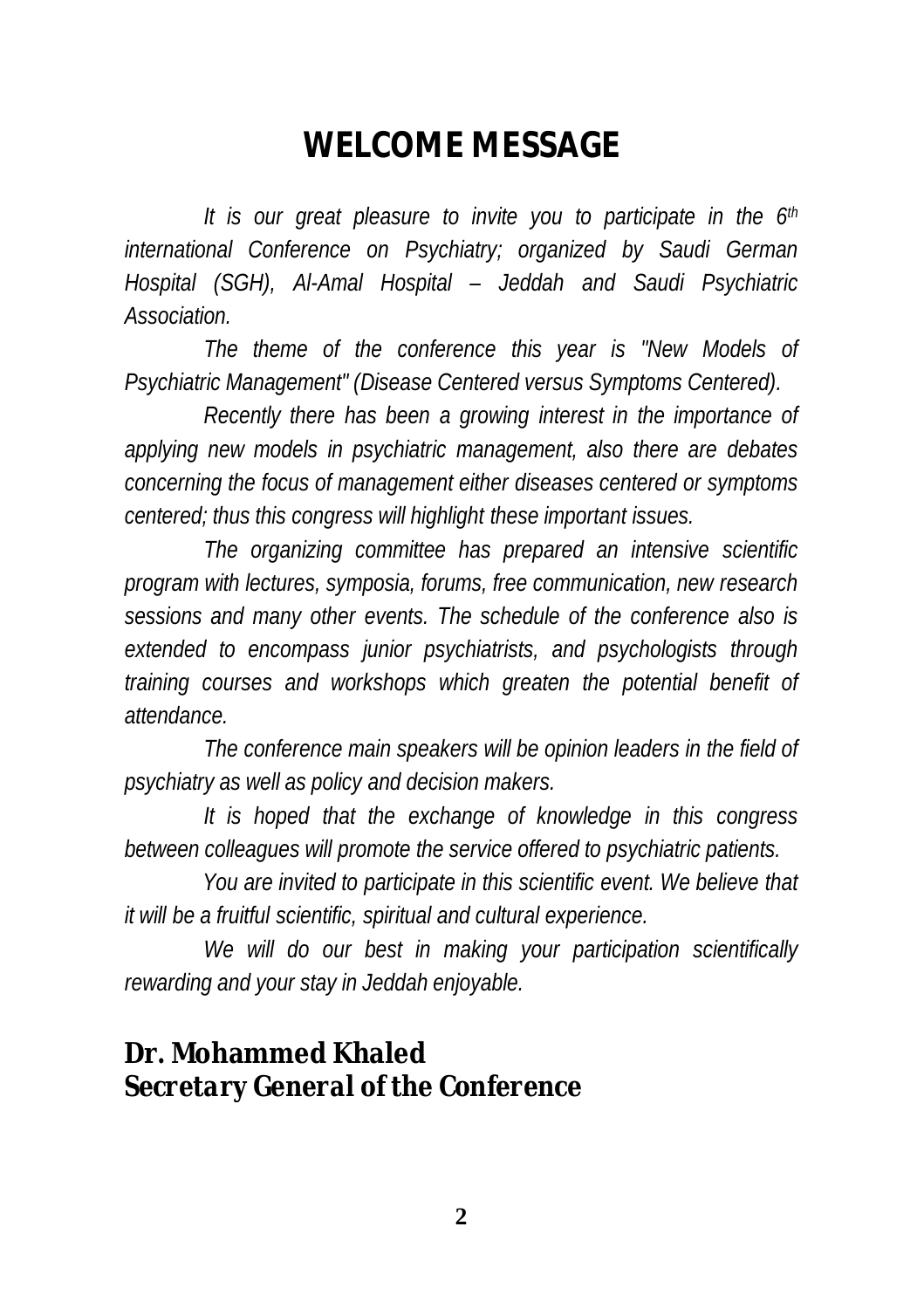# **CONTENTS**

|                              | Page |
|------------------------------|------|
| <b>Congress Committees</b>   | 4    |
| Acknowledgment               | 9    |
| <b>General Information</b>   | 10   |
| Welcome to Jeddah            | 12   |
| Program at a Glance          | 13   |
| <b>Opening Ceremony</b>      | 22   |
| <b>Congress Program</b>      |      |
| <b>WORKSHOPS</b>             |      |
| 13 April 2010                | 13   |
| 14 April 2010                | 14   |
| 15 April 2010                | 15   |
| <b>Lectures and Sessions</b> |      |
| 14 April 2010                | 16   |
| 15 April 2010                | 19   |
| <b>Congress Sponsors</b>     | 38   |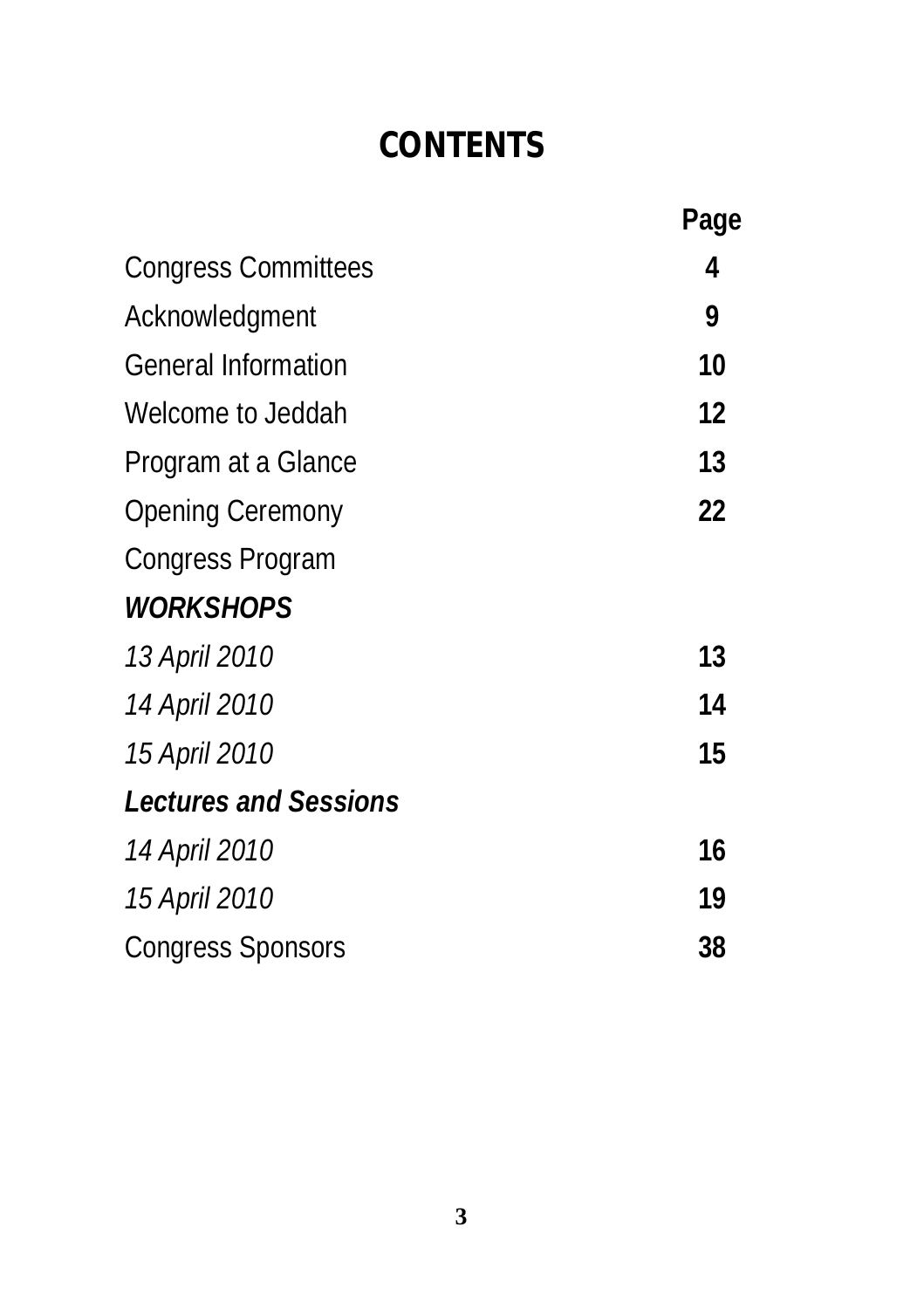## **COMMITTEES**

### **Congress Committees**

#### **Honorary Chairman**

#### **Prof. Ahmed Okasha**

Professor and Director of WHO collaborating Centre for Training and Research in Mental Health, Institute of Psychiatry, Ain Shams University, Egypt

President of Egyptian Psychiatric Association President of Arab Federation of Psychiatrist Past President WPA

#### **Congress Director**

#### **Prof. Mahdi Abou Madini**

President, Saudi Psychiatric Association

Associate Professor and Head, Department of Psychiatry, King Faisal **University** 

#### **Head Organizing Committee**

#### **Dr. Mohamed Shawoosh**

Consultant of Psychiatry, Vise President Saudi Psychiatric Association

#### **Congress Advisor**

#### **Prof. Afaf Hamed Khalil**

Professor of Psychiatry, Ain Shams University Hospitals, Egypt

#### **Congress Coordinator**

#### **Prof. Mohamed Ghanem**

Professor of Psychiatry and Chair, Institute of Psychiatry, Ain Shams University Hospitals, Egypt

#### **Congress Counselor**

#### **Prof. Tarek Alhabeeb**

Professor and Consultant of Psychiatry, Motmaenna Psychiatric centre, Riyadh, KSA. Psychiatric Advisor Abu- Dhabi Health Authority.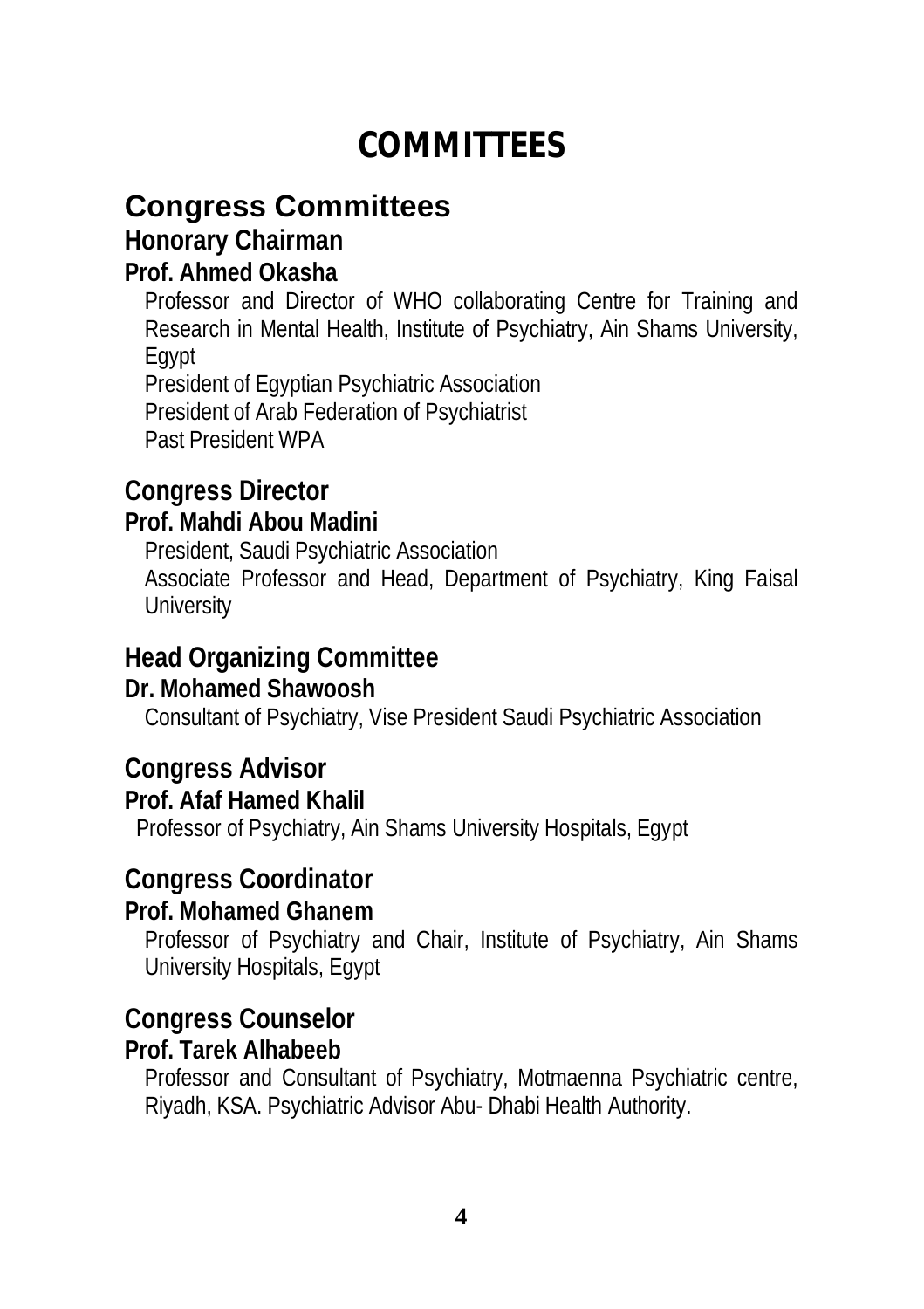#### **Secretary General of the Congress**

| Dr. Mohamed Khaled | Consultant and Head of Psychiatric |
|--------------------|------------------------------------|
|                    | December of COU Leddel             |

Department, SGH- Jeddah

### **Scientific Committee**

**Prof. Zeinab Bishry (Egypt) Dr. Mamdouh El-Adl (UK)**

**Prof. Mostafa Kamel (Egypt) Prof. Tarek El Habeeb (KSA) Prof. Farouk Lotaief (Egypt) Prof. Abdullah Al-Sobaie (KSA)**

#### **Secretary of the Scientific Committee**

**Dr. Amira Al Batrawy** Psychiatry Consultant SGH- Jeddah

#### **Organizing Committee**

**Dr. Galal Saif** Al Amal Hospital – Jeddah **Dr. Osama Al-Qurashi** Al Amal Hospital – Jeddah **Mr. Majid Al-Zahrani** MOH – Jeddah **Mr. Naif Al-Ali** Al Amal Hospital – Jeddah **Mr. Nawaf Al-Zahrani** Al Amal Hospital – Jeddah **Mr. Yaser Al-Zahrani** Al Amal Hospital – Jeddah **Mr. Turki Al-Ghamdi** Al Amal Hospital – Jeddah

Prof. Abdul Karim Mostafa Professor of Psychiatry, Al-Azhar Univ. **Dr. Ayman Ali** Psychiatry Specialist SGH- Jeddah **Dr. Fatima Al Wakeel** Psychiatry Specialist SGH- Jeddah **Mr. Mohammad Mahmoud** Clinical Psychologist SGH- Jeddah **Mrs. Mai Alsherif** Clinical Psychologist SGH- Jeddah **Dr. Mamdouh EL-Adl** Consultant Psychiatrist, UK **Mr. Yasser Mersal** Media Services Manager SGH- Jeddah

### **Academic Affairs Directorate**

**Mr. Mohamed Abdel-Maksoud** Assistant Director **Mr. Mahboob Islam Event Coordinator Mr. Khalid Abdel Fattah** Mass Communication Officer **Mrs. Tess Tadeo** Logistic Officer

**Congress Secretariat** 

Tel. 00966-507377541 E-mail: [psy1.jed@sghgroup.net](mailto:psy1.jed@sghgroup.net)

### **Dr. Mohamed Khaled Secretary general of the congress**

Fax. 00966-2-6835874 [moh.khaled.hamed@gmail.com](mailto:moh.khaled.hamed@gmail.com) **Congress on line** [www.sghgroup.com](http://www.sghgroup.com) (Events)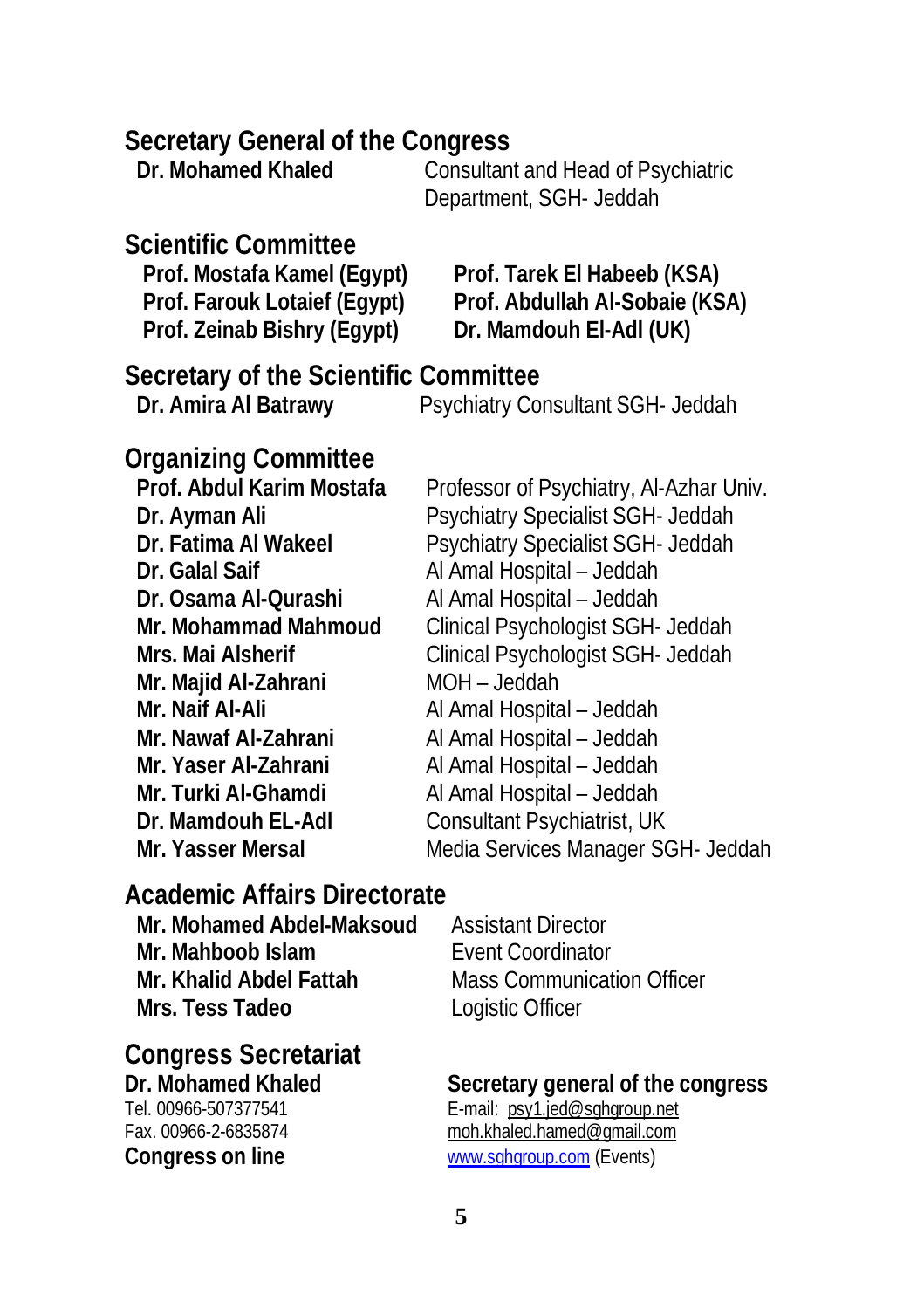# **LOCAL, REGIONAL AND INTERNATIONAL COMMITTEES**



**Saudi German Group & Batterjee Medical College** 

*Academic Affairs* **Dean of Batterjee Medical College** Prof. Khaled Batterjee **Congress Secretary Head of Psychiatry Department**  Dr. Mohamed Khaled **Congress Councilor** Dr. Amira Nassib



**Saudi Psychiatric Association** 

*President* Prof. Mahdi Said Abou Madini **Vice President** Dr. Mohamed Shawoosh **Executive Board** Prof. Sheikh Edris A. Rehim Dr. Asaad Sabr Dr. Abdulah Al Hazloul Dr. Ahmed Hafiz Hafez Dr. Mostafa Amr Dr. Mohamed Khaled

**Secretary General** Dr. Khaled Bazid

**Al-Amal Hospital Jeddah** 

**Supervisor General:** Dr Osama Al-Ibrahim



 **Motmaienna Psychiatric Centre**

**Chair:** Prof. Tarek Alhabeeb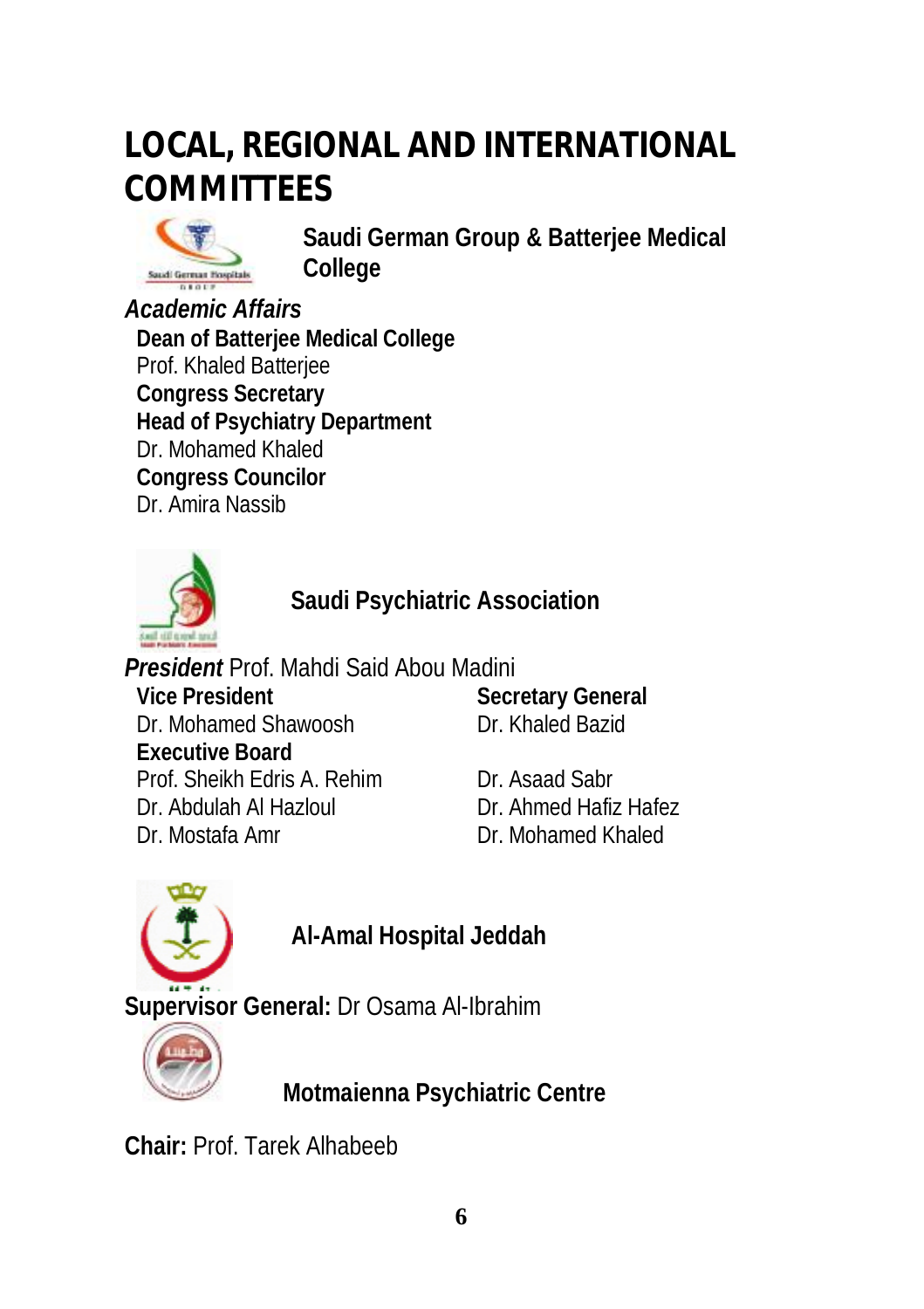## **LOCAL, REGIONAL AND INTERNATIONAL COMMITTEES**



**Institute of Psychiatry, Ain Shams University**  WHO Collaborating Center for Mental Health Research & Training

*Chair of the Institute*: Prof. Mohamed Ghanem (Egypt) *Board:* 

Prof. Ahmed Okasha **Honorary president of the institute** Prof. Moustafa Kamel Honorary president of the institute Prof. Zienab Bishry Chair of the Child Psychiatry Research Unit Prof. Farouk Lotaeif Chair of the Socio-cultural Research Unit Prof. Abdel-Moniem Ashour Chair of the Psycho-Geriatric Research Unit Prof. Afaf Hamed Khalil Immediate past president of the institute of **Psychiatry** 



**Egyptian Psychiatric Association** 

#### *President* Prof. Ahmed Okasha (Egypt)

- **Executive Board** Prof. Ahmed Abdel Latief Prof. Mohamed Ghanem Prof. Hussein Morsy **Prof. Moustafa Fahmi** Prof. Ismail Youssef Prof. Moustafa Shaheen Prof. Magda Fahmy Prof. Tarek Molokhia Prof. Mahmoud Hammoda Prof. Tarek Okasha
- Prof. Aref Khoaeld Prof. Momtaz Abdel Wahab Prof. Mohamed Elmahdy Prof. Yoursy Abdel Mohsen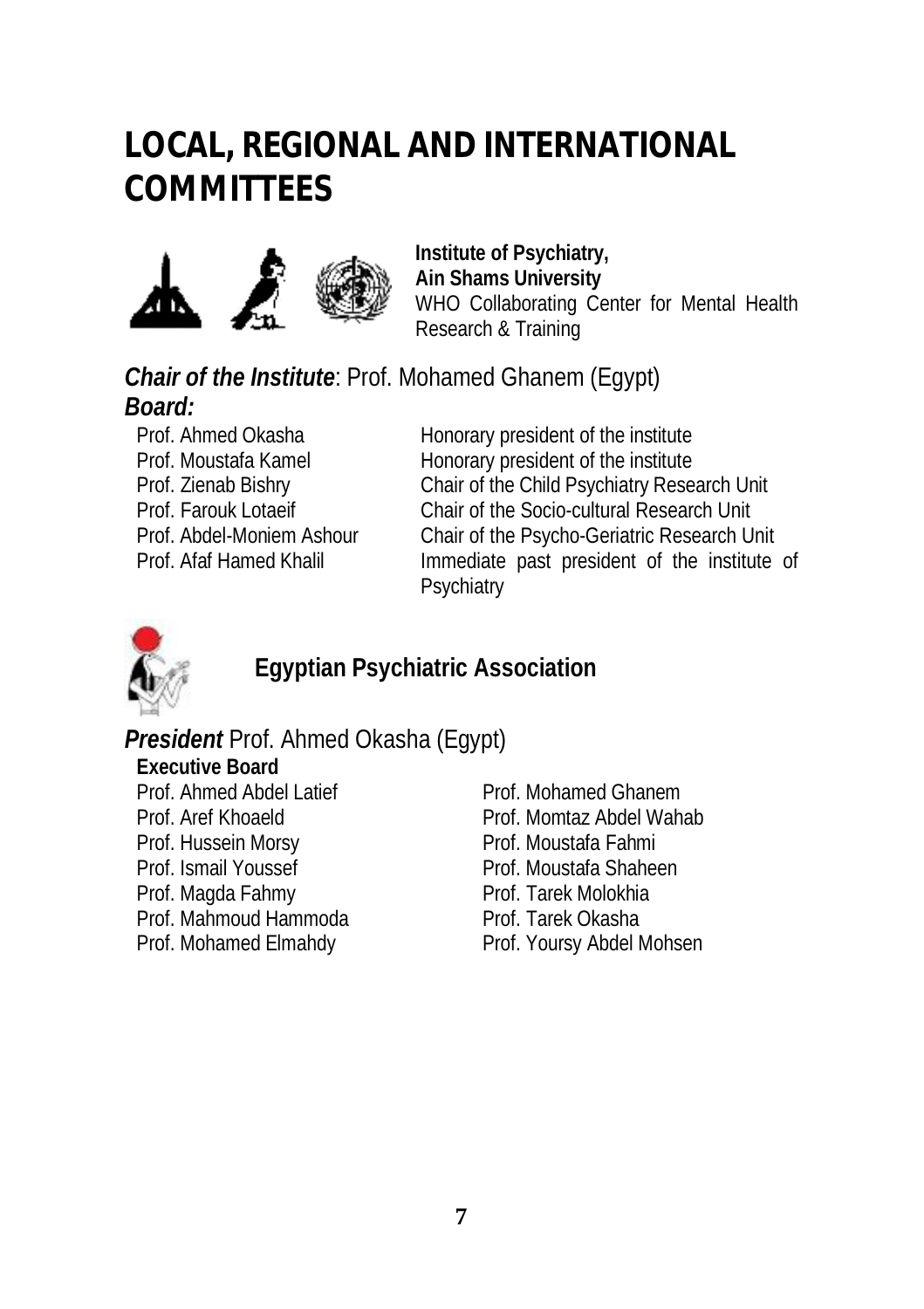# **LOCAL, REGIONAL AND INTERNATIONAL COMMITTEES**



**World Psychiatric Association** 

**President** Prof. Mario Maj (Italy) **President elect** Prof. Pedro Ruiz (USA) **Secretary for Finance** Prof. Tsuyoshi Akiyama (Japan) **Secretary for Education:** Prof. Allan Tasman (USA) **Secretary for Sections:** Prof. Miguel R. Jorge (Brasil)

**Secretary General** Prof. Levent Kuey (Turkey) **Secretary for Meetings** Prof. Tarek Okasha (Egypt) **Secretary for Publications** Prof. Helen Herman (Australia) **Zonal Representative** Prof. Driss Moussawi (Moroco)



**Arab Federation of Psychiatrists** 

*President* Prof. Ahmed Okasha (Egypt) **Secretary General** Prof. Abdel Razak Al Hamad (Saudi Arabia) **Executive Board** Prof. Abdullah Abdel Raman (Sudan) Prof. Momtaz Abdel Wahab (Egypt) Prof. Abdullah El Sheary (Yemen) Prof. Mustafa Shaheen (Egypt) Prof. Adnan Takriti (Jordan) Prof. Mohamed Rashed Lafta (Iraq) Prof. Ali El Roai (Libya) Prof. Saida Douki (Tunis) Prof. Elie Karam (Lebanon) Prof. Tarek Asaad (Egypt) Prof. Essedik Jeddi (Tunis) Prof. Tarek El Habib (Saudi Arabia)



**British Arab Psychiatric Association** 

**Secretary: Dr. Mamdouh EL-Adl** Consultant Psychiatrist, Northampton, UK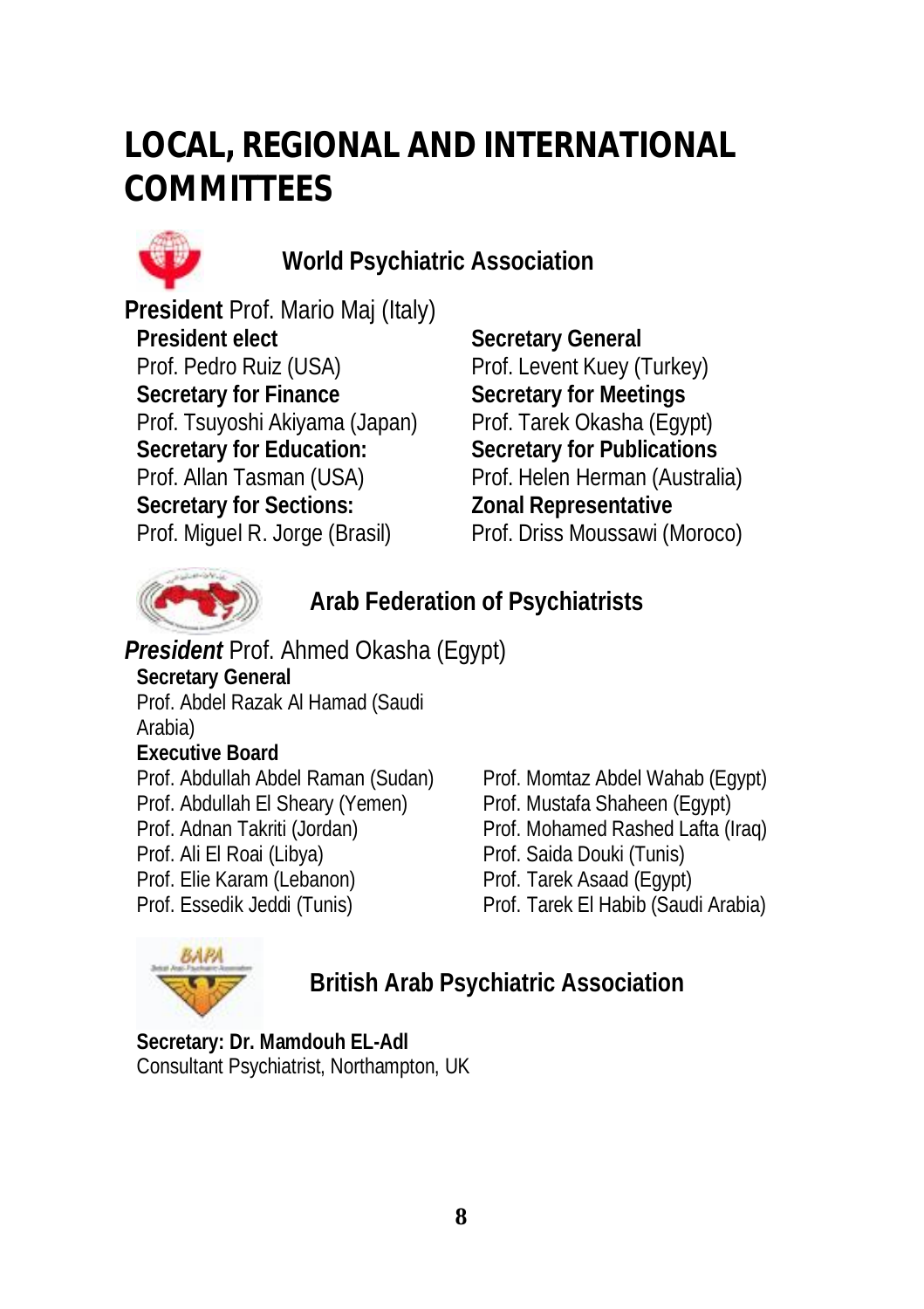## **ACKNOWLEDGEMENT**

*The congress committees wish to express sincere thanks to the following pharmaceutical companies for their participation in financing and support to the congress.* 

**Royal sponsors:** 

- **v** Lilly
- v Janssen-Cilag
- v Servier

**Major sponsors:** 

- v Bristol-Myers Squibb
- v Pfizer
- v Novartis
- v Riyadh Pharma
- v GlaxoSmithKline
- v Lundbeck
- v AstraZeneca
- v Solvay

**Official sponsors:** 

- v MSD
- v Mepha
- v Arac
- v Tabuk

## **SPECIAL THANKS TO Apex Pharma – Egypt For inviting most of the Egyptian Speakers**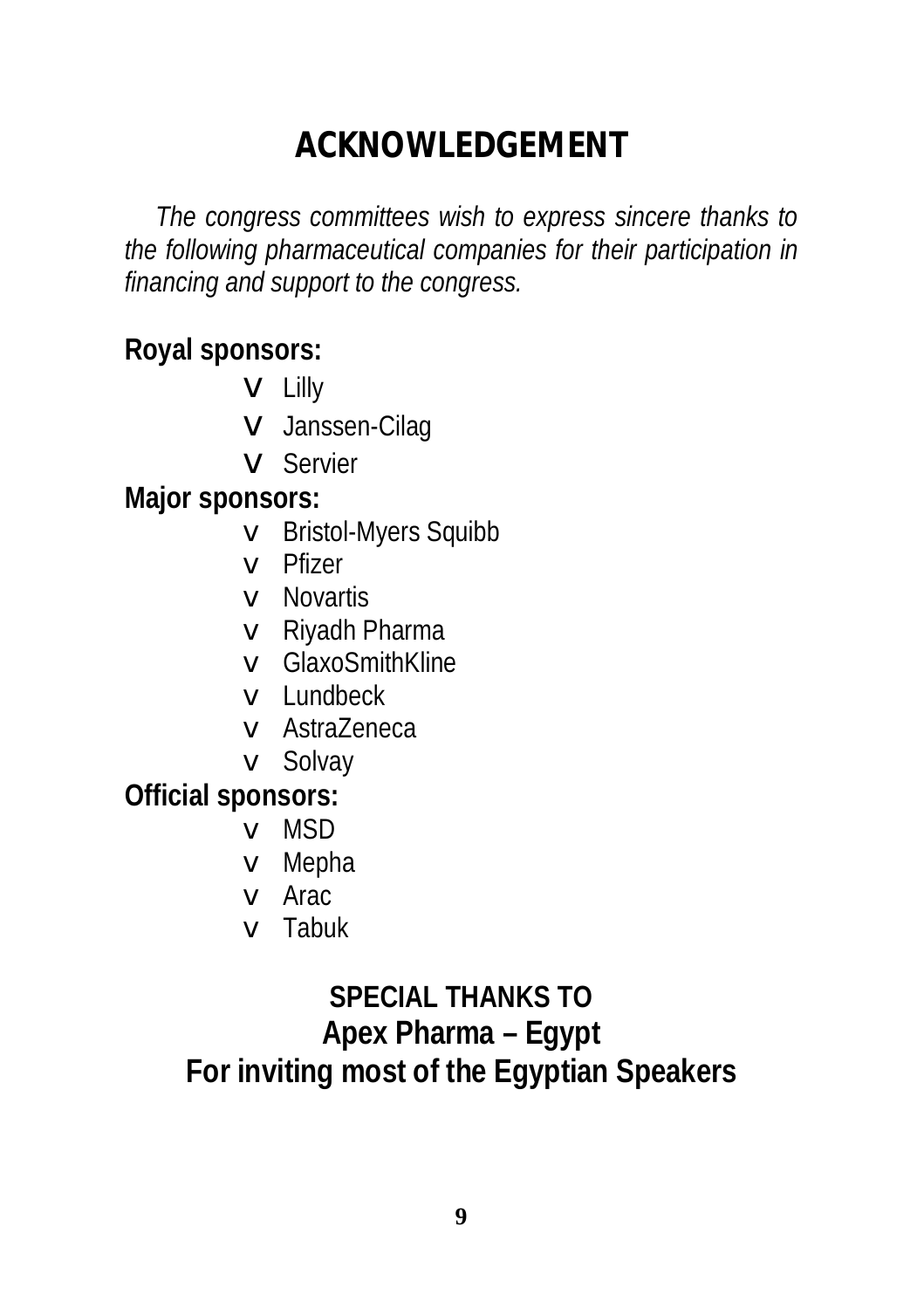# **GENERAL INFORMATION**

#### **Name Badges**

The congress badge will be received upon registration and should be worn during all congress events.

#### **Services on Site**

- On site registration desk Information
- 
- 
- Secretariat Business center

#### **Press Center**

- Located in Press Room
- Press conferences will beheld throughout the congress

#### **Audiovisual Facilities Corner**

- Slide preview and submission facilities are available from 7:30 am to 8:00 pm daily in the slide delivery corner.
- All speakers making presentations are requested to try their presentation at least two hours before the session starts.
- Video films should be submitted to the Video Desk at least four hours before the session of their presentation.

### **Exhibits**

• An exhibition of pharmaceutical firms will be held at. You are kindly requested to visit the exhibition and have the opportunity to know the new development of drugs in the field of Psychiatry.

### **Certificates of Attendance**

- Complete the Global Evaluation Form inside your bag.
- Deliver the evaluation form and print your name on the certificate at the registration desk.
- Do not forget your recommendation, which is very important to us to plan next meeting.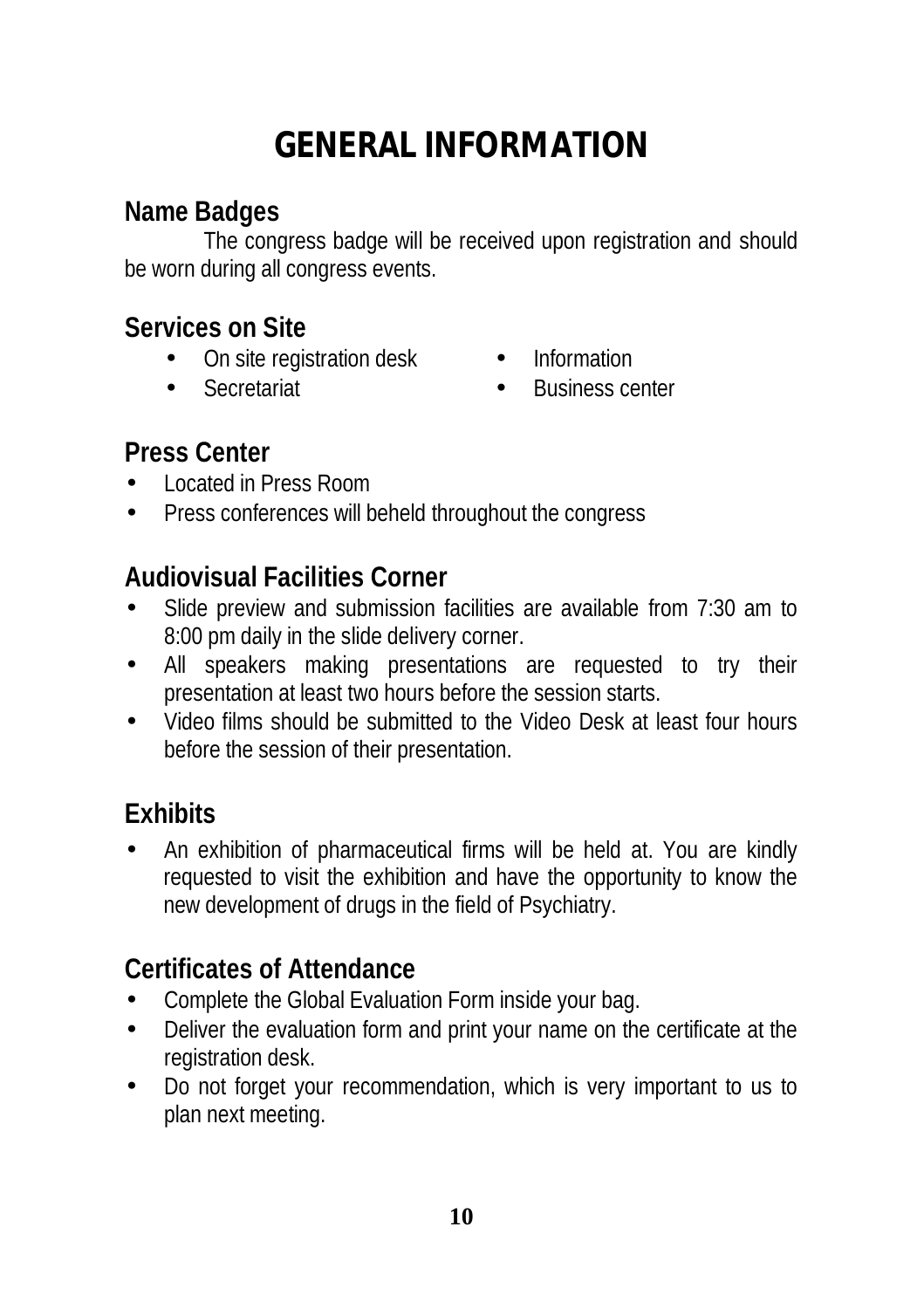# **GENERAL INFORMATION**

### **CME Certificate**

**The Saudi Council for Health Specialties Accredited this Symposium with total of 26 Hours CME according to the following schedule format.** 

| Workshops, training courses (of Tuesday 13/4/2010)                                 | 8 hours  |
|------------------------------------------------------------------------------------|----------|
| Plenary Lecture, Key lectures, Sessions, Satellite symposia (14-15)<br>April 2010) | 18 hours |
| Maximum accredited hours                                                           | 26 hours |

#### **How to Receive your CME Certificate?**

You will receive your CME certificate from the registration desk.

#### **CME Award Booth**

Located at the registration desk.

#### **Smoking Policy**

There will be no smoking in scientific sessions or exhibit halls.

#### **Messages and Notices**

- Please check the "Congress Message Board" for last minute changes in the program.
- Personal messages will be posted on the "Personal Message Board". Participants can post their messages directly or ask the help of the information desk.

#### **Language**

The official languages of the congress are Arabic and English with no simultaneous translation.

#### **Climate**

• The average temperature during the congress between-(28 - 38°C).

#### **Currency**

The Saudi currency is the Saudi Riyals (SR), One US Dollar =  $3.75$  SR (approximately) to date.

#### **Electricity**

• 110- 220 volts. Both are available.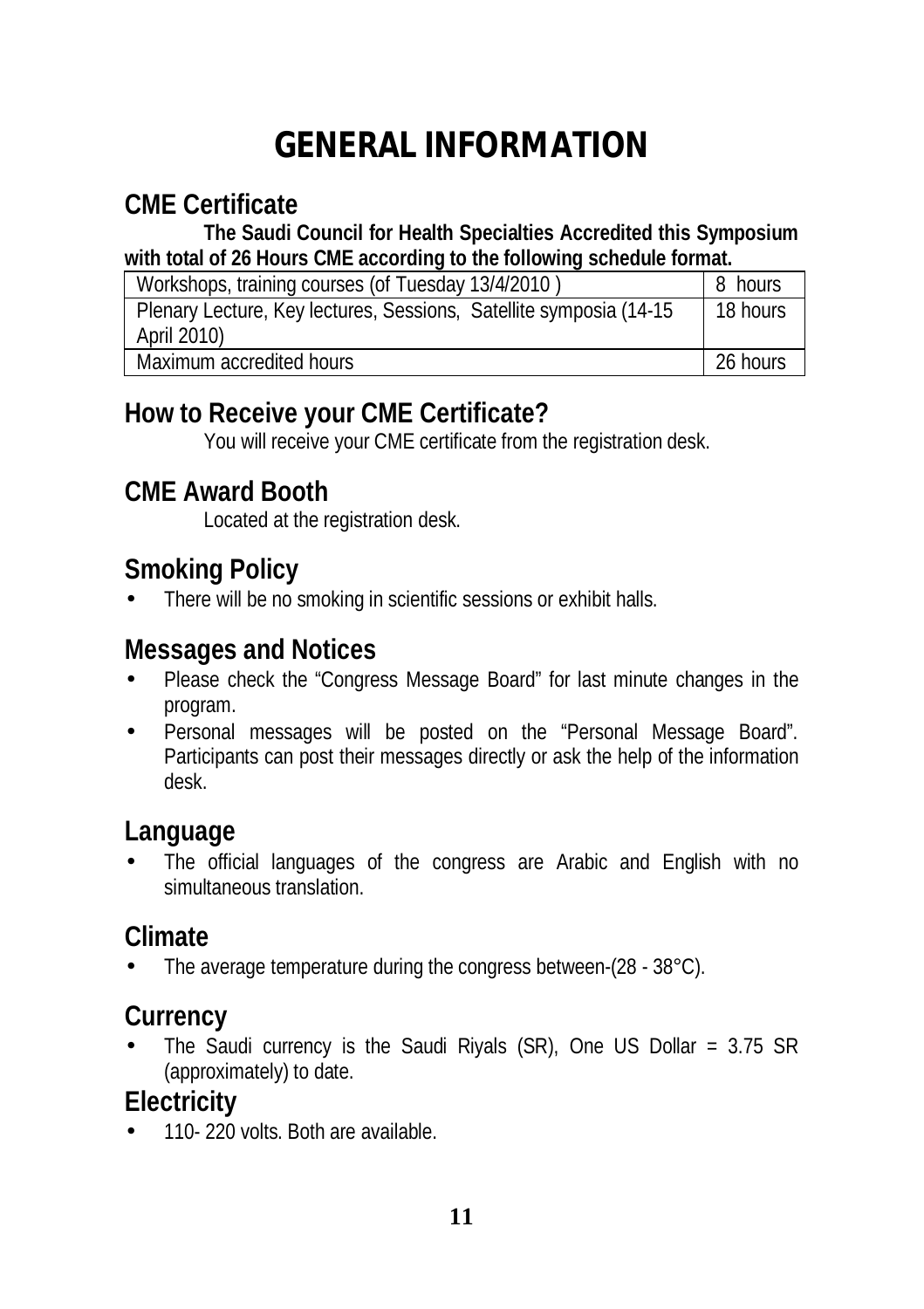# **WELCOME TO JEDDAH**

### *City of Jeddah*

Jeddah is the gateway to the holy cities of Makkah and Madinah. Although Riyadh is the capital of the Kingdom of Saudi Arabia, Jeddah is known as its commercial capital. Since Jeddah is situated at the Red Sea coast, it is also known as Bride of Red Sea.

'Jeddah', as pronounced by its people, means prosperity and happiness. It is also pronounced as 'Jadda' meaning grandmother referring to mother Eve. This is in accordance to the legend that she landed here and is buried in the graveyard just outside the historical area of the old city. Another pronunciation is 'Joddah' and this means a narrow passage between two mountains or a long road.



Jeddah is a city of mystery, rich with tradition, history, culture and a unique heritage. It is mentioned by the Prophet Muhammed (PBUH) and his Caliphs and its importance goes back even before the Islamic period.

Jeddah has been mentioned by many travellers in their journals, some describing it as "the city surrounded by walls with beautiful markets and teeming with buildings" whilst others described it as "the small city on the Red Sea coast crowded with pilgrims". Apparently there were inns, caravan sarays, and hostels catering to travelers and pilgrims. Present city has expanded and transformed into a metropolis but still holds true to its original charm and uniqueness thereby making it superb for its residents and a must for those who wish to visit her.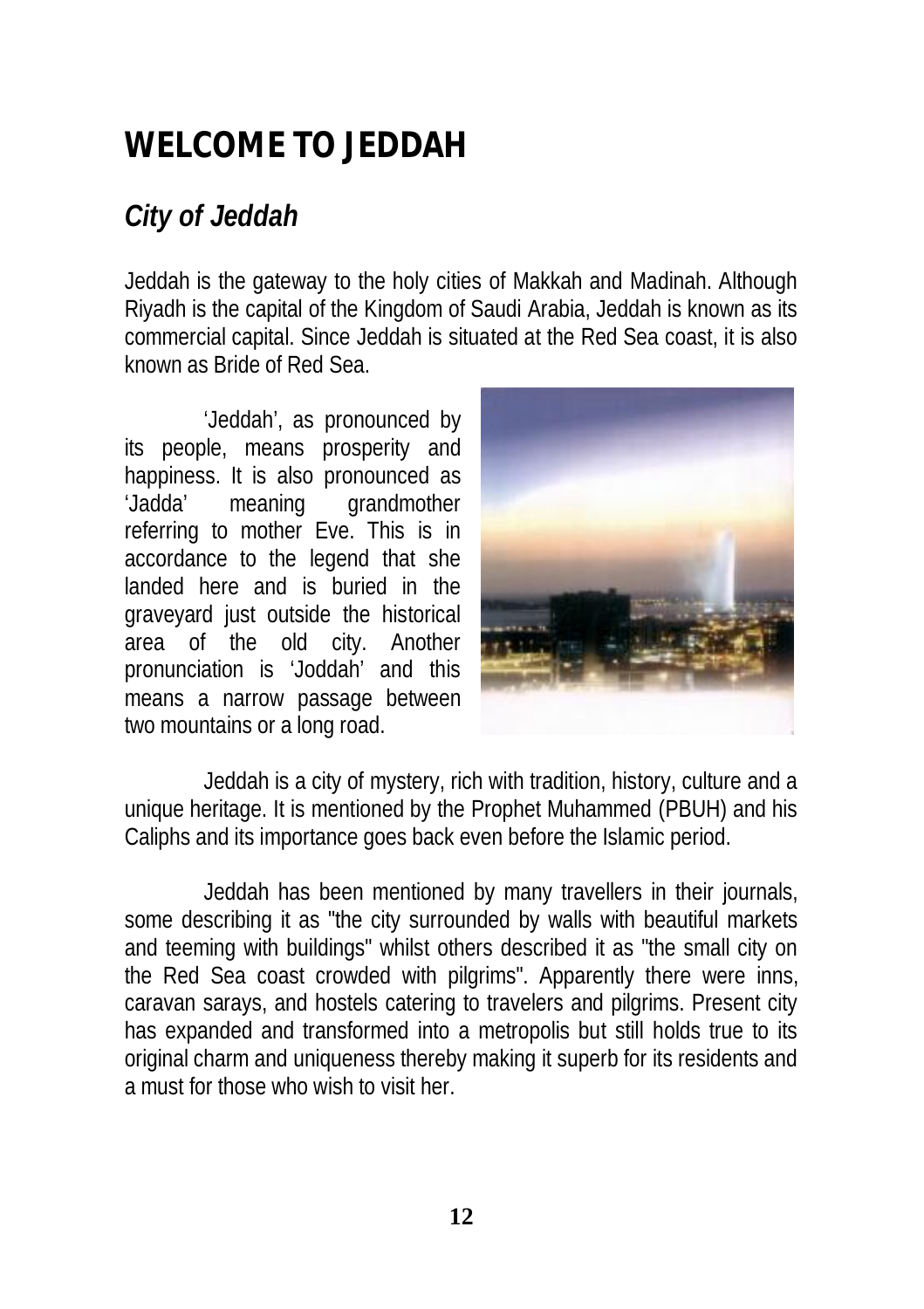## **PROGRAM AT A GLANCE WORKSHOPS**

## **Tuesday 13th April, 2010**

| Time                         | Hall (A)                                                                                                                                                                                                                                                        | Hall (B)                                                                                                                                                                                                                                  |
|------------------------------|-----------------------------------------------------------------------------------------------------------------------------------------------------------------------------------------------------------------------------------------------------------------|-------------------------------------------------------------------------------------------------------------------------------------------------------------------------------------------------------------------------------------------|
|                              | Workshop (1)                                                                                                                                                                                                                                                    | Workshop (2)                                                                                                                                                                                                                              |
| 8:30<br>10:30<br>am          | <b>Brief Application of Stanford-Binet</b><br>Intelligence Scale-<br>Prof. Hisham Abdullah.<br>King Abdel Aziz Univ.<br>Dr. Sherif Amin Azzam, PhD<br>Almaharat Centre Jeddah, KSA<br>Mr. Faiz Al-Fazzi<br>Royal Commission Training<br>Jubail and Yanbu (RCJY) | Neurobiology as a regulator of cognitive<br>behavior therapy in addiction<br>Ass. Prof. Tarek Molokhia<br>Dr. Sherif Darwish<br>Dr. Wael Kamal<br>Department of Psychiatry, Alexandria University,<br>Eqypt                               |
|                              | Workshop (3)                                                                                                                                                                                                                                                    | Workshop (4)                                                                                                                                                                                                                              |
| 10:30<br>am-<br>12:30<br>pm  | Wechsler Intelligence Scale and its<br>new editions<br>Ass. Prof. Samer Muhamed Arar, Ph.D,<br>King Abdul-Aziz University, KSA<br>Dr. Sherif Amin Azzam, PhD<br>Consultant Psychologist<br>Al-Maharat Centre Jeddah, KSA                                        | A new therapeutic approach for treatment of<br>speech disorders resulting from post<br>traumatic stress<br>Dr. Mohamed Mahmoud El-Nahhas<br>Director of International Centre for<br>Communication, Counseling and Training,<br>Dubai, UAE |
| 12.30 - 1.00 pm Coffee Break |                                                                                                                                                                                                                                                                 |                                                                                                                                                                                                                                           |
| $1:00-$                      | Workshop (5)<br>Creativity techniques in work<br>environment<br>Dr. Mohammed Shawoosh                                                                                                                                                                           | Workshop (6-A)<br>Tools of cognitive behavioural therapy<br>Dr. Alaa Farghaly<br>Consultant Psychiatry, Matareya Teaching<br>Hospital, Egypt                                                                                              |
| 3:00<br>pm                   | Consultant of Psychiatry, Vice President<br>of Saudi Psychiatric Association, KSA<br>Dr. Ahmad Hafez<br>Consultant Psychiatrist, Director of<br>Medina Mental Hospital, KSA                                                                                     | Workshop (6-B)<br>Behavioural Therapy in Neurotic Disorders<br>Dr Mahmoud Abourehab<br>Consultant Psychologist, Al-Hada Armed Forces<br>Hospital Taif-KSA                                                                                 |
|                              |                                                                                                                                                                                                                                                                 | 3.00 - 4.00 pm Coffee Break                                                                                                                                                                                                               |
| $4:00-$<br>6:00<br>pm        | Workshop (7)<br>CBT of religious OCD<br>Prof. Mostafa Al-Saadani<br>Department of Psychiatry,<br>King Abdul Aziz Medical City- KSA<br>Prof. Wael Abo-Hendy                                                                                                      | Workshop (8)<br>Depression: different psychotherapeutic<br>approaches<br>Ass. Prof. Khaled Abd El-Azim<br>Consultant Psychiatrist- Al-Amal Hospital<br>Jeddah - KSA                                                                       |
|                              | Department of Psychiatry, Zagazig<br>University                                                                                                                                                                                                                 | Mr. Abdulmaksoud Sarhan<br>Specialist Psychologist<br>Al-Amal Hospital Jeddah - KSA                                                                                                                                                       |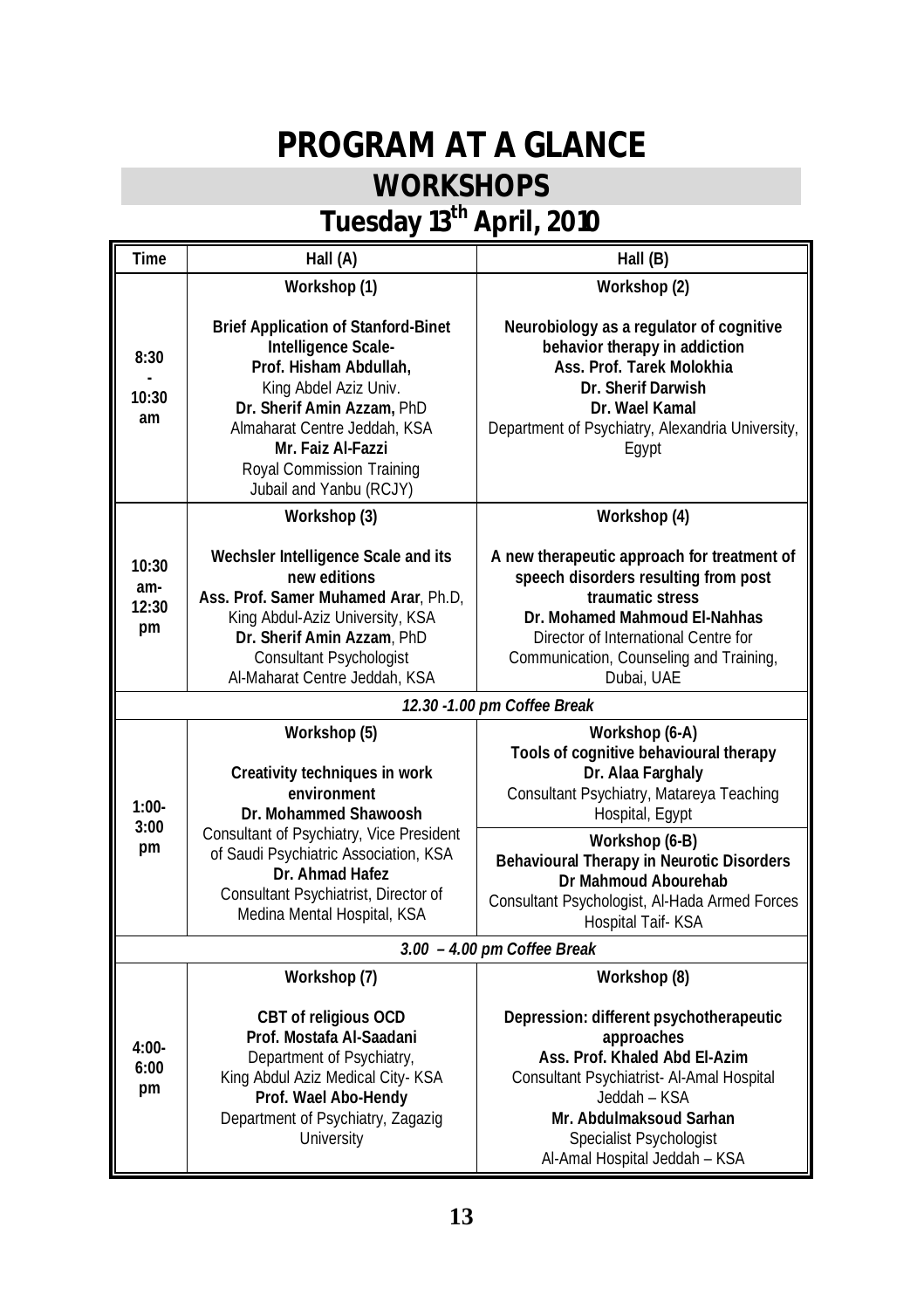## **PROGRAM AT A GLANCE WORKSHOPS Wednesday 14th April, 2010**

| Time             | Hall (A)                                                                                                                                                                                                          | Hall (B)                                                                                                                                                                                                                   |
|------------------|-------------------------------------------------------------------------------------------------------------------------------------------------------------------------------------------------------------------|----------------------------------------------------------------------------------------------------------------------------------------------------------------------------------------------------------------------------|
|                  | Workshop (9)                                                                                                                                                                                                      | Workshop (10)                                                                                                                                                                                                              |
| $8:30-10:30$ am  | Diagnostic psychiatric interview and<br>rating scales in depression<br>Ass. Prof. Ahmed El-Missiry<br>Consultant Psychiatry, UK<br>Dr. Marwa El-Missiry<br>Institute of Psychiatry-Ain Shams<br>University, Egypt | Delayed scholastic achievement - a<br>clinical approach<br>Ass. Prof. Afaf Mohamed<br>Dr. Noha Samy<br>Institute of Psychiatry-Ain Shams<br>University, Egypt                                                              |
| 10.30 am -       | Workshop (11)                                                                                                                                                                                                     | Workshop (12)                                                                                                                                                                                                              |
| 12.30 pm         | Parenting stress in different<br>psychiatric disorders in children and<br>adolescents<br>Prof. Maha Sayed<br>Dr. Marwa Soltan<br>Dr. Marwa El-Missiry<br>Institute of Psychiatry-<br>Ain Shams University, Egypt  | Practical models to the assessment<br>and management of different<br>conflicts between marital couples<br>Ass. Prof. Mohamed Fekry<br>Dr. Menan Abdel Maksoud<br>Institute of Psychiatry-<br>Ain Shams University, Egypt   |
|                  |                                                                                                                                                                                                                   | 12.30 - 1.00 pm Coffee Break                                                                                                                                                                                               |
| $1.00 - 3.00$ pm | Workshop (13)                                                                                                                                                                                                     | Workshop (14)                                                                                                                                                                                                              |
|                  | Interventive Interviewing<br>Dr. Omar Al-Modayfer<br><b>Consultant Child &amp; Adolescent</b><br>Psychiatrist<br>Head of Mental Health Section King<br>Abdulaziz Medical City-Riyadh KSA                          | Global approach to the diagnosis<br>and management of obesity and<br>slimness<br>Prof. Abd Elnasser Omar<br>Prof. Yasser Abdel Razek<br>Ass. Prof. Nermin Shaker<br>Institute of Psychiatry-Ain Shams<br>University, Egypt |
|                  | 3.00 - 4.00 pm Coffee Break                                                                                                                                                                                       |                                                                                                                                                                                                                            |
| 4:00 pm-6:00pm   | Workshop (15)                                                                                                                                                                                                     | Workshop (16)                                                                                                                                                                                                              |
|                  | Neuropsychological tests in clinical<br>practice<br>Prof. Tarek Assad<br>Institute of Psychiatry-<br>Ain Shams University, Egypt<br>Mr. Sayed Sawan<br><b>Clinical Psychologist</b>                               | <b>Communication skills</b><br>Prof. Adel Medani<br>Al-Azhar University, Egypt<br>Ass. Prof. Ghada El Kholy<br>Institute of Psychiatry-Ain Shams<br>University, Egypt                                                      |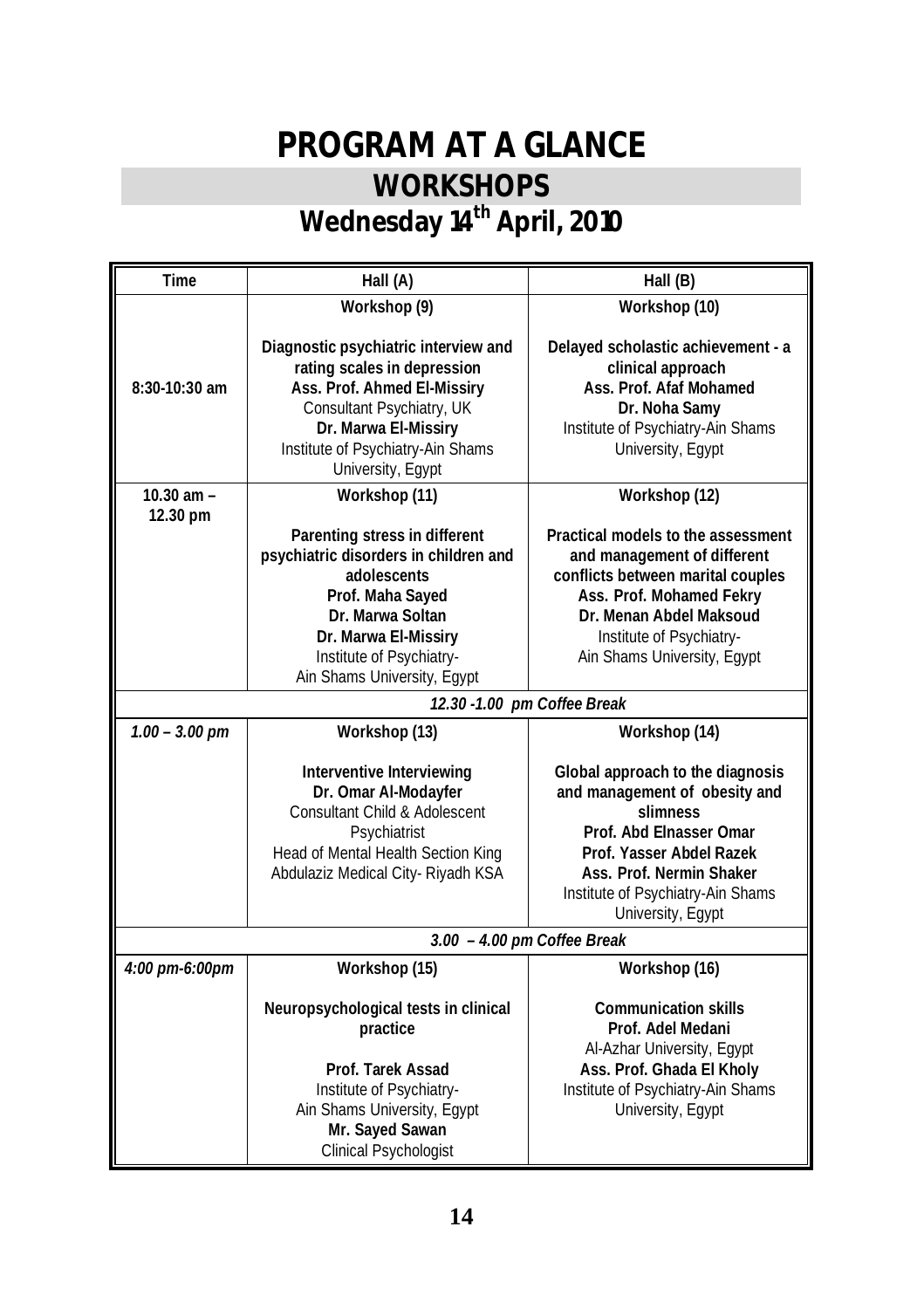# **PROGRAM AT A GLANCE**

# **WORKSHOPS**

## **Thursday 15th April, 2010**

| Time                           | Hall (A)                                                                                                                                                                                                                                                                                                                                                           | Hall (B)                                                                                                                                                                                                                                                                                                         |
|--------------------------------|--------------------------------------------------------------------------------------------------------------------------------------------------------------------------------------------------------------------------------------------------------------------------------------------------------------------------------------------------------------------|------------------------------------------------------------------------------------------------------------------------------------------------------------------------------------------------------------------------------------------------------------------------------------------------------------------|
| 8.30<br>10.30<br>am            | Workshop (17)<br>Psychiatric Assessment using MMPI 2<br>Dr. Iman Abdel Halim<br>Ass. Prof. of Psychology<br>King Abdul Aziz University, KSA                                                                                                                                                                                                                        | Workshop (18)<br>Women reproductive mental health: the hard times<br>in women life<br>Ass. Prof. Amira Nassib<br>Ass. Prof. Doaa Khalifa<br>Ass. Prof. Doaa Hamed<br>Institute of Psychiatry-<br>Ain Shams University, Egypt                                                                                     |
| 10.30<br>$am -$<br>12.30<br>pm | Workshop (19)<br>Middle Age Crises<br>Prof. Tarek Alhabeeb<br>Professor and Consultant of Psychiatry,<br>Motmaenna Psychiatric Centre, Psychiatric<br>Advisor Abu- Dhabi Health Authority,<br>Riyadh. KSA                                                                                                                                                          | Workshop (20)<br>Understanding the person behind the illness: focus<br>on borderline personality<br>Prof. Tarek Okasha<br>Ass. Prof. Hisham Sadek<br>Dr. Marwa Abdel-Meguid<br>Institute of Psychiatry-Ain Shams University, Egypt                                                                               |
|                                |                                                                                                                                                                                                                                                                                                                                                                    | 12.30 -1.00 pm Coffee Break                                                                                                                                                                                                                                                                                      |
| 1.00<br>3.00<br>pm             | Workshop (21)<br>New models of assessment and<br>management of drug abuse<br>Prof. Tarek Asaad<br>Prof. Mahmoud El Habibi<br>Institute of Psychiatry-Ain Shams<br>University, Egypt                                                                                                                                                                                | Workshop (22)<br>Disruptive behavior in psychiatric practice: causes,<br>assessment and management<br>Ass. Prof. Abeer Mahmoud<br>Ass. Prof. Mona Elshikh<br>Dr. Marwa Soltan<br>Institute of Psychiatry-Ain Shams University, Egypt                                                                             |
|                                |                                                                                                                                                                                                                                                                                                                                                                    | $3.00 - 4.00$ pm Coffee Break                                                                                                                                                                                                                                                                                    |
| 4.00<br>6.00<br>pm             | Workshop (23)<br>Diagnosis and management of attention<br>deficit hyperactivity disorder (ADHD)<br>Dr. Ather Sajjad Jafri<br><b>Consultant Child and Adolescent</b><br>Psychiatrist at Sligo, Republic of Ireland<br>Workshop (25)<br>Electronic dictionary of psychological<br>sciences<br>Dr. Jamel Turkey<br>Consultant Psychiatrist, President Arab<br>Psynet. | Workshop (24)<br>Mission looks impossible: Relapse prevention in<br>substance use disorders<br>Prof. Yasser Abdel Razek<br>Dr. Ghada Refaat<br>Dr. Ghada Abdel Razek<br><b>Consultants Psychiatry</b><br>Al-Amal Complex Mental Health Dammam, KSA<br>Mr. Mahmoud Mohamed Rashad<br><b>Consultant Psychology</b> |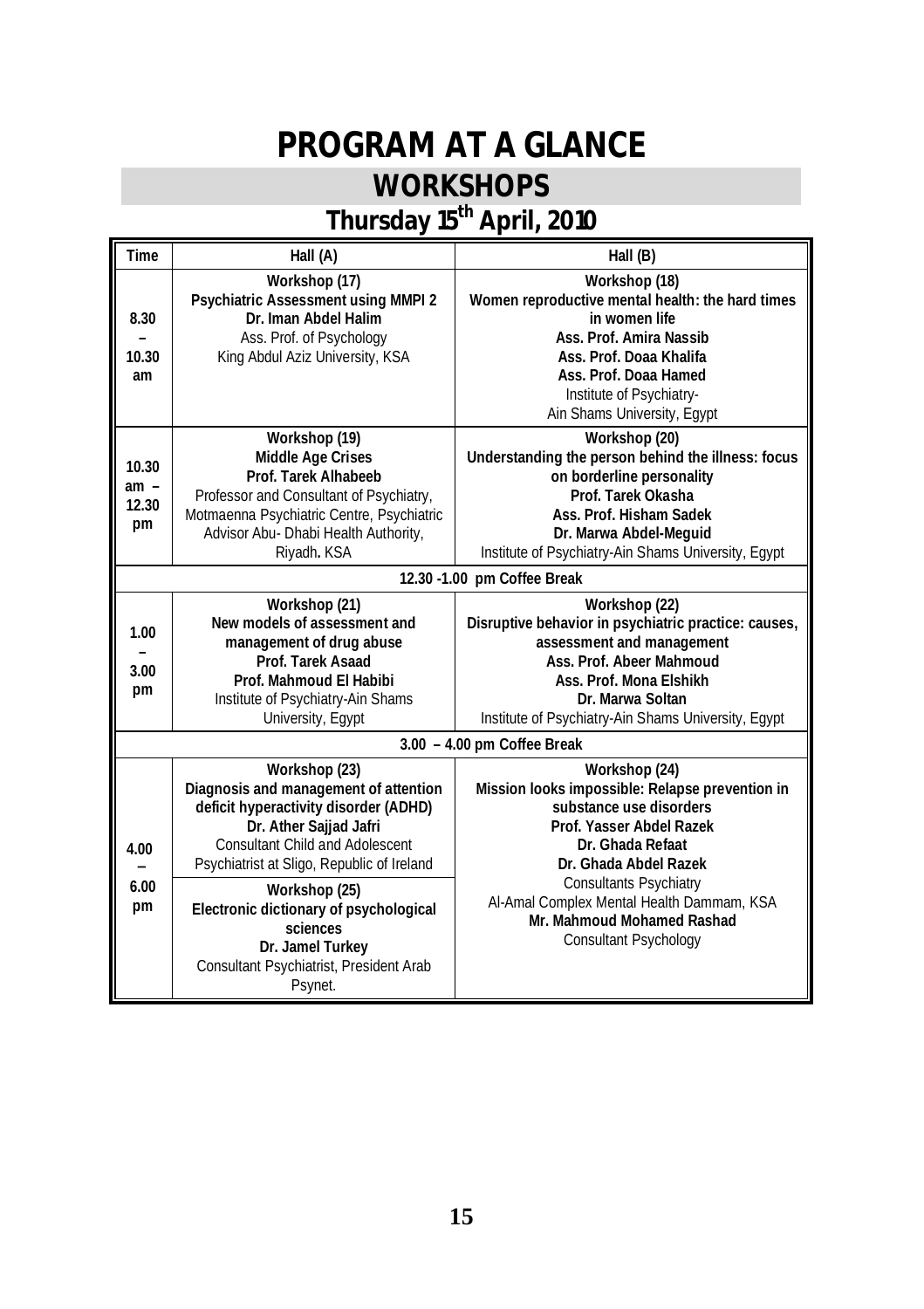## **PROGRAM AT A GLANCE LECTURES AND SESSIONS Auditorium Sultan Hall Wednesday 14 April, 2010**

| 8.30-9.00 am        | <b>Opening Ceremony</b>                                                                |                                                                                                                                                       |
|---------------------|----------------------------------------------------------------------------------------|-------------------------------------------------------------------------------------------------------------------------------------------------------|
|                     |                                                                                        | <b>Opening Lectures</b>                                                                                                                               |
| Time                | Program                                                                                | Lecturer Name                                                                                                                                         |
| $9.00 - 9.20$<br>am | Impact of culture and abstract<br>thinking in normal and<br>abnormal behavior          | Prof. Farouk Lotief<br>Professor of Psychiatry, Institute of Psychiatry - Ain<br>Shams University, Eqypt                                              |
| 9.20-9.40 am        | New models of psychiatric<br>management (Disease<br>centred versus Symptom<br>centred) | Prof. Afaf Hamed Khalil<br>Professor of Psychiatry, Institute of psychiatry - Ain<br>Shams University, Eqypt                                          |
| 9.40-10.00 am       | Towards evidence-based<br>mental health promotion                                      | Dr. Abdul Salam AL-Shehri<br>Consultant Family Medicine, Military Hospitals at<br>Taif & Al-Hada, KSA                                                 |
| 10.00-10.30<br>am   | Targets and strategies for<br>stereotactic neurosurgery in<br>psychiatric indications  | Prof. Francois Alesch<br>Professor for Stereotactic and Functional<br>Neurosurgery Neurosurgical, Department Medical<br>University of Vienna, Austria |

### **SESSION (1): Hot Topics in Psychiatry**

| Time              | Program                                                         | Lecturer Name                                                                                                                   |
|-------------------|-----------------------------------------------------------------|---------------------------------------------------------------------------------------------------------------------------------|
| 10.30-11.00<br>am | إشكالية المصطلح النفسي العربي                                   | Dr. Jamel Turkey<br>Consultant Psychiatrist, President of Arab<br>Psynet, Egypt                                                 |
| 11.00-11.20<br>am | Supportive psychotherapy                                        | Prof. Adel Medani<br>Professor of Psychiatry, Al-Azhar University, Egypt                                                        |
| 11.20-11.40<br>am | Medically unexplained<br>symptoms (other face of<br>Psychiatry) | Prof. Adel M. El Sheshai<br>Professor of Psychiatry - Alexandria University,<br>Eqypt                                           |
| 11.40-12.00<br>pm | Planning mental health services<br>in Arab countries            | Prof. Mostafa Shaheen<br>Professor of Psychiatry Cairo University, Eqypt                                                        |
| 12.00-12.20<br>pm | Biases and pitfalls of clinical<br>trials in CNS                | Prof. Jaroslaw Sylwester Strzelec<br>Professor of Psychopharmacology, Dept. of<br>Pharmacology, Medical University, Łódź Poland |
| 12.30-01.00       |                                                                 | Coffee Break & Al Dohr Prayer                                                                                                   |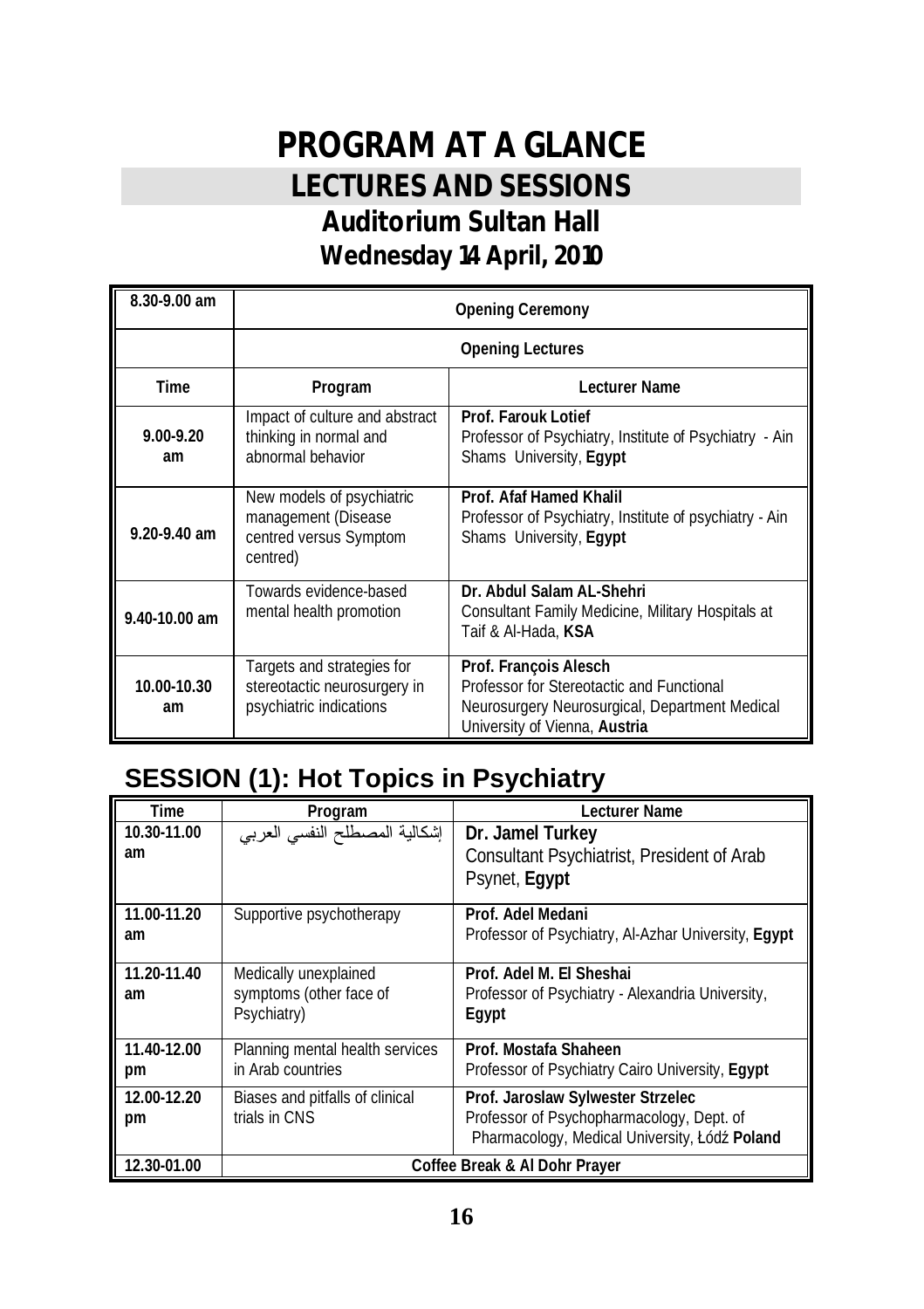## **PROGRAM AT A GLANCE LECTURES AND SESSIONS Auditorium Sultan Hall Wednesday 14 April, 2010**

#### **SESSION (2): New Hope for the Management of Old Age Mental Disorders**

| Time              | Program                                                         | Lecturer Name                                                                                                           |
|-------------------|-----------------------------------------------------------------|-------------------------------------------------------------------------------------------------------------------------|
| 1.00-1.20 pm      | Guidelines of dementia<br>management                            | Prof. Ossama Abdel Ghani<br>Professor of Neurology, Ain-Shams<br>University, Egypt                                      |
| 1.20-1.40 pm      | Mental disorders in elderly                                     | Prof. Magdi Dahab<br>Professor of Neurology, Alazhar University,<br>Eqypt                                               |
| 01.40-02.00<br>pm | Gene therapy: New hope<br>for Alzheimer's disease<br>management | Prof. Adel El-Missiry<br>Founder and Scientific Director of Medical<br>Research Centre - Ain Shams University,<br>Eqypt |

#### **Key Lecture (1)**

| Time         | Program                                                       | Lecturer Name                                                                                                    |
|--------------|---------------------------------------------------------------|------------------------------------------------------------------------------------------------------------------|
| 2.00-2.30 pm | Importance of remission in<br>the management of<br>depression | Prof. Cornelius Katona<br>Professor of Psychiatry, Dept Mental health<br>Sciences, University College London, UK |
| 03.00-04.00  | Lunch Time & Al Assr Prayer                                   |                                                                                                                  |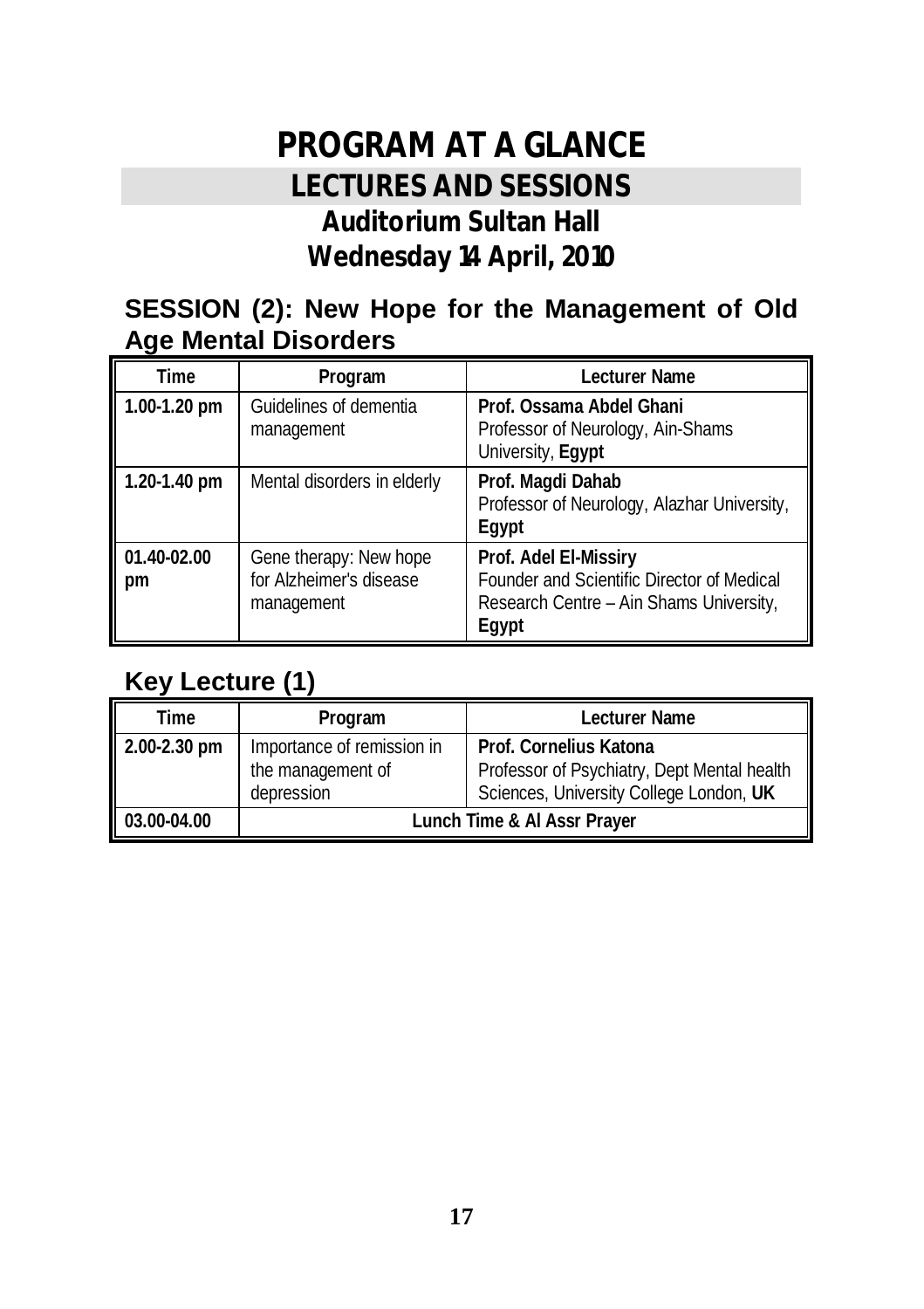## **PROGRAM AT A GLANCE LECTURES AND SESSIONS Auditorium Sultan Hall Wednesday 14 April, 2010**

#### **SESSION (3): New approaches for the management of psychosexual disorder**

| Time              | Program                                                                                                 | Lecturer Name                                                                         |
|-------------------|---------------------------------------------------------------------------------------------------------|---------------------------------------------------------------------------------------|
| 07.00-07.20<br>pm | <b>ISSM Evidence-based</b><br>Guidelines for the<br>Diagnosis and Treatment<br>of Premature Ejaculation | Prof. Amr El-Meleigy<br>Professor & Head of Andrology, Suliman<br>Faqih Hospital, KSA |
| 07.20-07.40<br>pm | Vaginismus, Causes and<br>Therapy                                                                       | Prof. Saied Abdel Azeem<br>Professor of psychiatry Cairo University,<br>Egypt         |
| 07.40-08.00<br>pm | <b>Erectile Dysfunction</b>                                                                             | Prof. Adel Serag<br>Consultant Psychiatrist, Suliman Faqih<br>Hospital, KSA           |

#### **Key Lecture (2)**

| Time              | Program                  | Lecturer Name                                                                                                                                                       |
|-------------------|--------------------------|---------------------------------------------------------------------------------------------------------------------------------------------------------------------|
| 08.30-09.00<br>pm | Saudi Personality Traits | Prof. Tarig Alhabeeb<br>Professor and Consultant of Psychiatry,<br>Motmaenna Psychiatric centre, Psychiatric<br>Advisor Abu- Dhabi Health Authority,<br>Riyadh. KSA |

#### **Core Lectures**

| Time              | Program                                                                                     | Lecturer Name                                                                                                                                                                 |
|-------------------|---------------------------------------------------------------------------------------------|-------------------------------------------------------------------------------------------------------------------------------------------------------------------------------|
| 09.00-09.45pm     | When experience meets<br>Heritage                                                           | Prof. Ahmed Okasha<br>Professor of Psychiatry, President of<br>Egyptian Psychiatric Association, President<br>of Arab Federation of Psychiatrist, Past<br>President WPA Egypt |
| 09.45-10.30<br>pm | Addressing the unmet<br>needs in depression<br>management: A New<br>Approach by Agomelatine | Prof. Philip Gorwood<br>Professor of psychiatry, Sainte-Anne<br>Hospital, Professor at the Descates<br>University Paris, France                                               |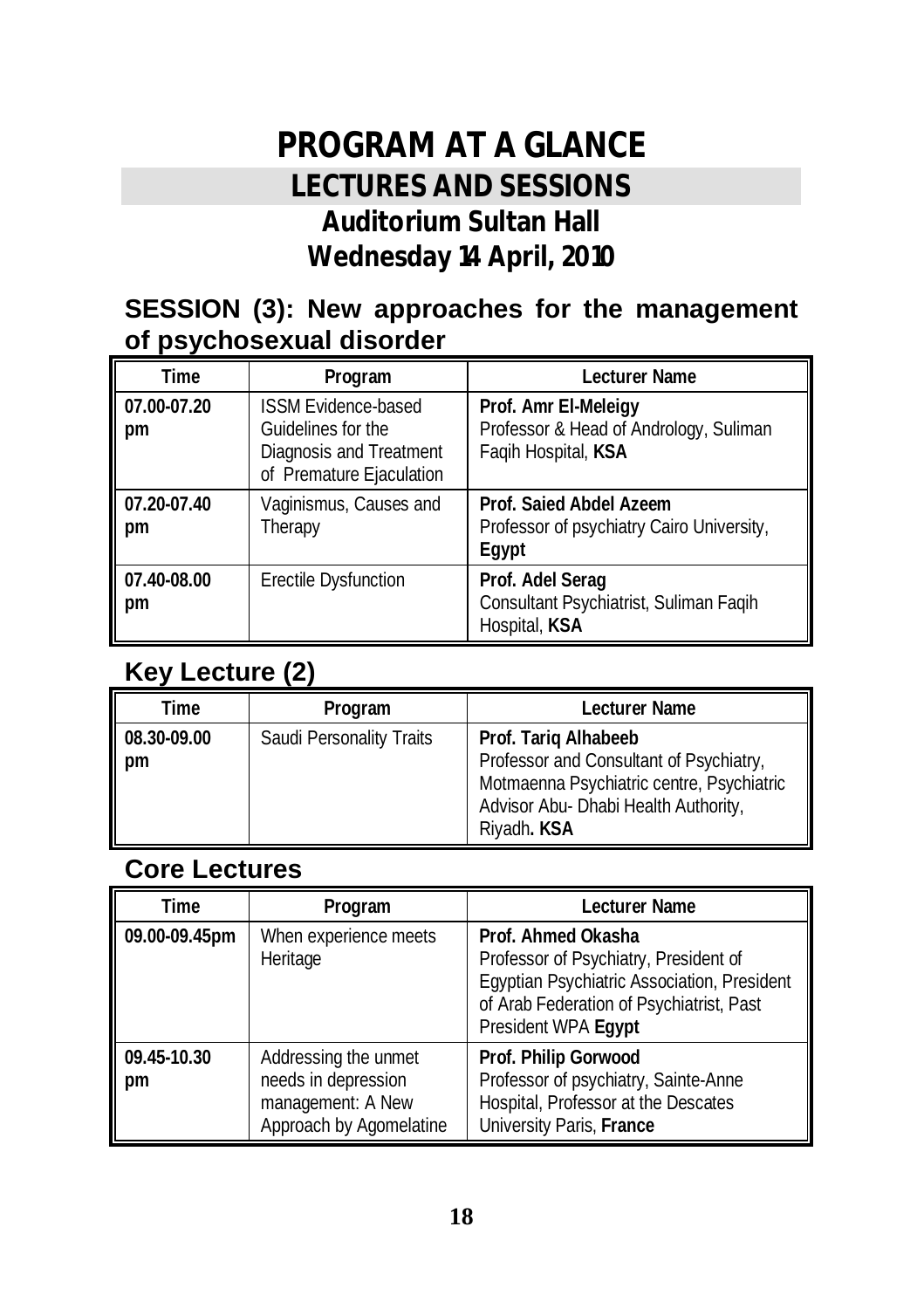## **PROGRAM AT A GLANCE LECTURES AND SESSIONS Auditorium Sultan Hall Thursday 15 April, 2010**

#### **SESSION (4): Challenges in the management of drug abuse**

| Time          | Program                         | Lecturer Name                             |
|---------------|---------------------------------|-------------------------------------------|
| $9.00 - 9.30$ | How the addict thinks?!         | Prof. Mohamed Ghanem                      |
| am            |                                 | Professor of Psychiatry, Institute of     |
|               |                                 | psychiatry - Ain Shams University, Eqypt  |
| 9.30-10.00    | Clinical issues in the          | Prof. Momtaz Abd FI Wahab                 |
| am            | management of drug abuse        | Professor of Psychiatry Cairo University, |
|               |                                 | Eavpt                                     |
| $10.00 -$     | Advances in addiction services: | Prof. Tarek Abd El Gawad                  |
| $10.30$ am    | How can we benefit              | Professor of Psychiatry Cairo University, |
|               |                                 | Eavpt                                     |
| $10.30 -$     | Translational Approach in       | Dr. Mona Al-Sawaf                         |
| $11.00$ am    | Substance Abuse                 | Consultant Psychiatrist and Head of       |
|               |                                 | Department King Fahd General hospital     |
|               |                                 | KSA                                       |

#### **SESSION (5): New concepts in understanding of sleep disorders and psychotic depression**

| Time                    | Program                                                              | Lecturer Name                                                                                                                    |
|-------------------------|----------------------------------------------------------------------|----------------------------------------------------------------------------------------------------------------------------------|
| $11.00 -$<br>$11.30$ am | New concepts in understanding<br>management of insomnia              | Prof. Tarek Assad<br>Professor of Psychiatry - Ain Shams<br>University, Egypt                                                    |
| $11.30 -$<br>11.50      | Antidepressants and sleep pros<br>and cons                           | Dr. Sultan M. Alshahrani<br><b>Consultant Psychiatrist and Sleep</b><br>Specialist Armed Forces Hospital<br>Southern Region, KSA |
| $11.50-$<br>12.20       | Psychotic Depression:<br>Nosological and Therapeutic<br>Implications | Prof. Abdel Hamid Hashim<br>Professor of Psychiatry- Cairo<br>University, Egypt                                                  |
| $12.20 -$<br>01.00      |                                                                      | Coffee Break & Al Dohr Prayer                                                                                                    |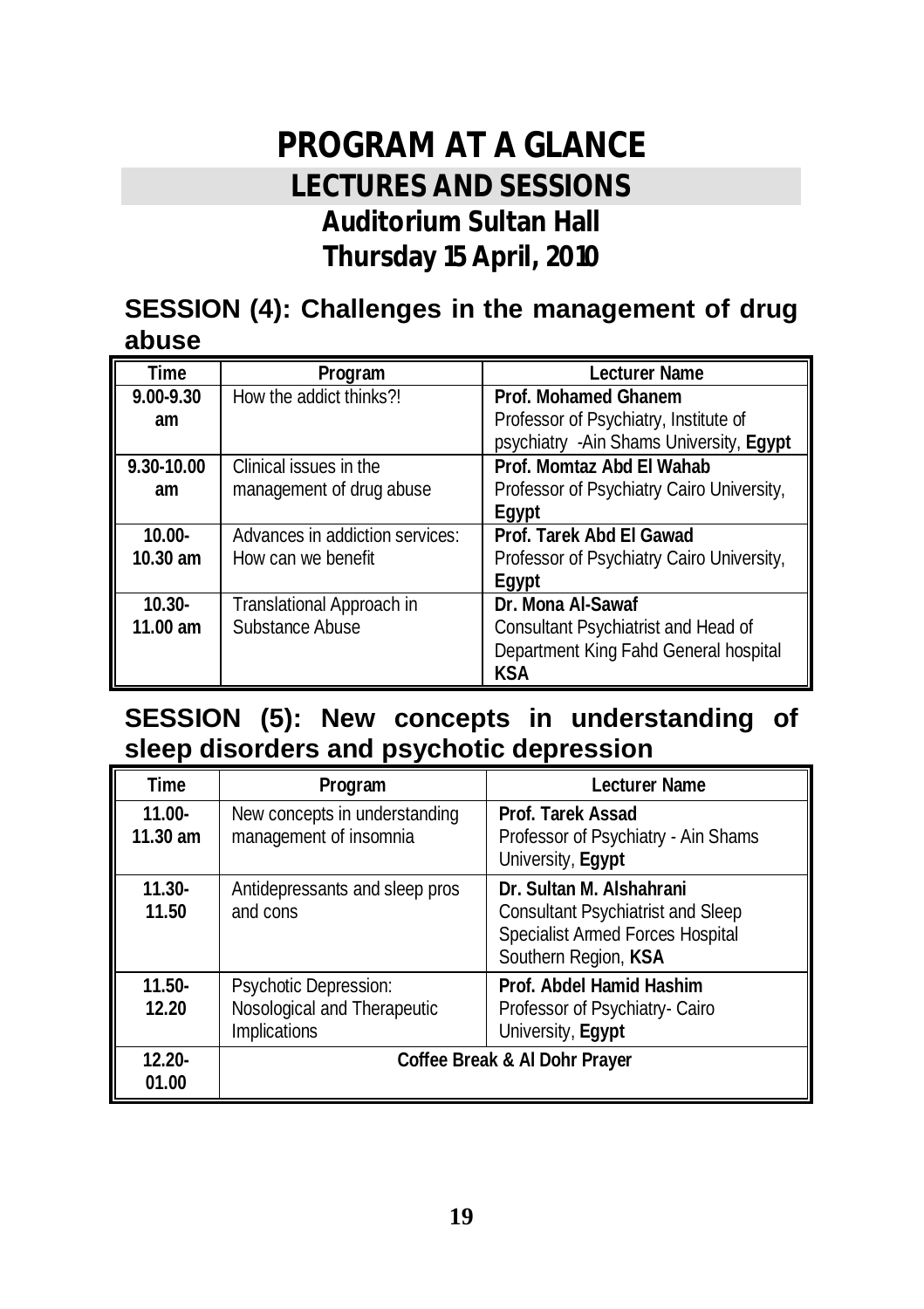## **PROGRAM AT A GLANCE LECTURES AND SESSIONS Auditorium Sultan Hall Thursday 15 April, 2010**

#### **Core Lectures (2)**

| Time      | Program                        | <b>Lecturer Name</b>                    |
|-----------|--------------------------------|-----------------------------------------|
| $01.00 -$ | Suicide Spectrum in            | Prof. Ahmed Okasha                      |
| 02.00 pm  | Schizophrenia - Management     | Professor of Psychiatry, President of   |
|           | options                        | Egyptian Psychiatric Association,       |
|           |                                | President of Arab Federation of         |
|           |                                | Psychiatrist, Past President WPA, Egypt |
| 2.00-3.00 | The Pharmacological            | Prof. Richard Hamish McAllister-        |
| pm        | Management of Bipolar disorder | Williams                                |
|           |                                | Professor of Psychiatry, Institute of   |
|           |                                | Neuroscience, Newcastle University. UK  |
| $03.00 -$ |                                | Lunch Time & Al Assr Prayer             |
| 04.00     |                                |                                         |

### **SESSION (6): Spot light on ADHD across the lifespan**

| Time                   | Program                                        | Lecturer Name                                                                                                                       |
|------------------------|------------------------------------------------|-------------------------------------------------------------------------------------------------------------------------------------|
| $07.00 -$<br>07.150 pm | ADHD: across the lifespan                      | Dr. Ather Sajjad Jafri<br><b>Consultant Child and Adolescent Psychiatrist</b><br>at Sligo, Republic of Ireland. Ireland             |
| $07.15 -$<br>07.30 pm  | <b>ADHD in Children: Critical</b><br>appraisal | Dr. Ghada Abdel Gawad<br><b>Consultant Psychiatrist Saad Specialized</b><br>hospital, KSA                                           |
| $07.30 -$<br>08.00 pm  | Adult form of ADD                              | Prof. Mohamed R. Elfigi<br>Prof. of Psychiatry, Ain Shams Univ.<br><b>Consultant Psychiatrist Saad Specialized</b><br>hospital, KSA |

#### **Key Lecture (3):**

| Time                  | Program                                                                            | Lecturer Name                                                                                                               |
|-----------------------|------------------------------------------------------------------------------------|-----------------------------------------------------------------------------------------------------------------------------|
| $08.30 -$<br>09.00 pm | Pathophysiology of<br>Depression-Relevance to<br>Illness Models, and<br>Treatment. | Prof. Richard Hamish McAllister-Williams<br>Professor of Psychiatry, Institute of<br>Neuroscience, Newcastle University. UK |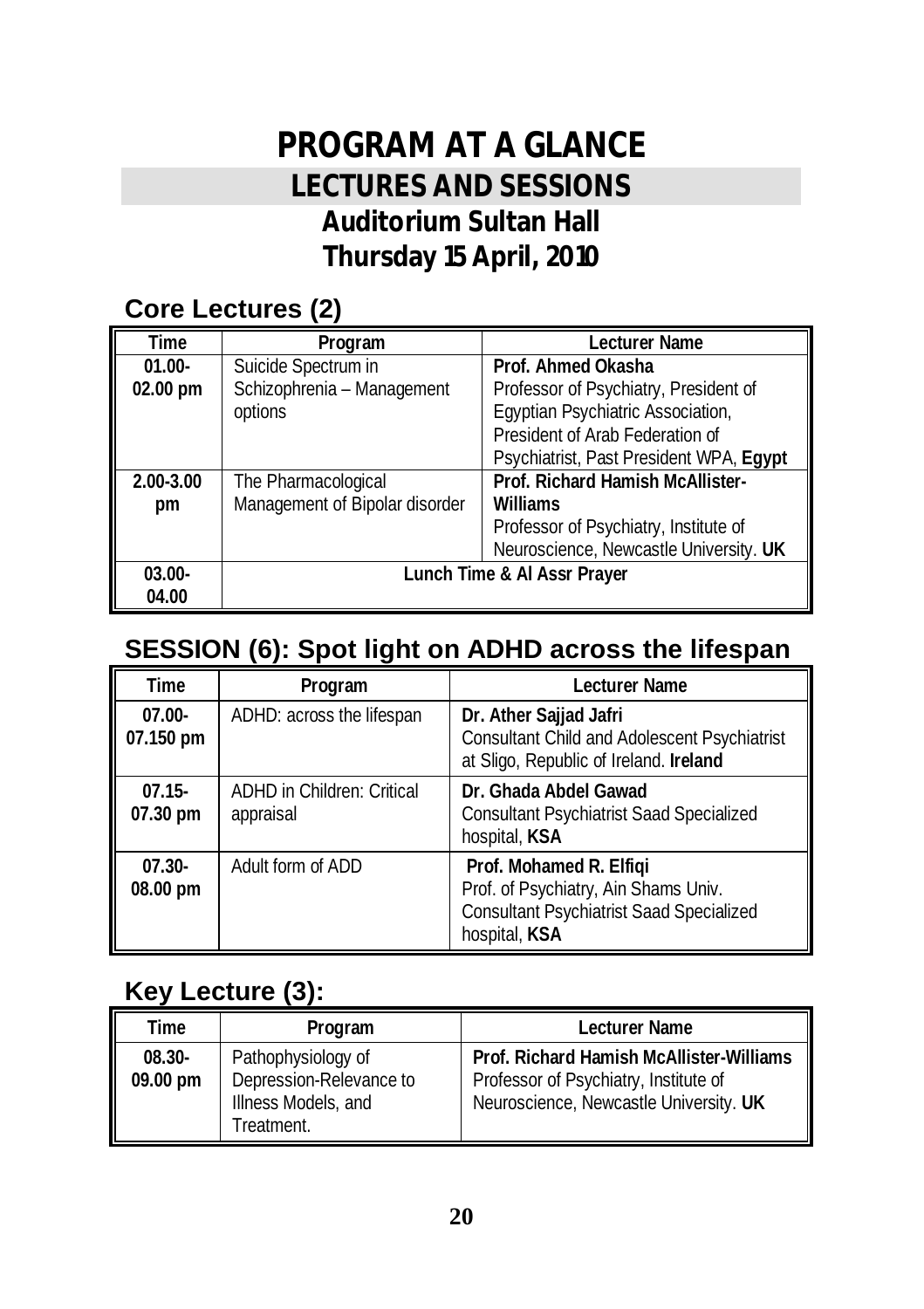## **PROGRAM AT A GLANCE LECTURES AND SESSIONS Auditorium Sultan Hall Thursday 15 April, 2010**

#### **SESSION (7): Depression from receptors to remission**

| Time                  | Program                                                      | Lecturer Name                                                                 |
|-----------------------|--------------------------------------------------------------|-------------------------------------------------------------------------------|
| $09.00 -$<br>09.30 pm | Depression: The road to<br>remission                         | Prof. Afaf Hamed<br>Professor of psychiatry, Ain<br>Shams University, Egypt   |
| $09.30 -$<br>10.00 pm | Neurobiology of remission in<br>depression: Updated concepts | Prof. Tarek Assad<br>Professor of psychiatry - Ain<br>Shams University, Egypt |

#### **Key Lecture (4):**

| Time              | Program                                               | Lecturer Name                                                                                                |
|-------------------|-------------------------------------------------------|--------------------------------------------------------------------------------------------------------------|
| 10.00-10.50<br>pm | Long term treatment<br>effectiveness of schizophrenia | Prof. Mohamed Ghanem<br>Professor and Chairperson<br>Institute of Psychiatry, Ain Shams<br>University, Egypt |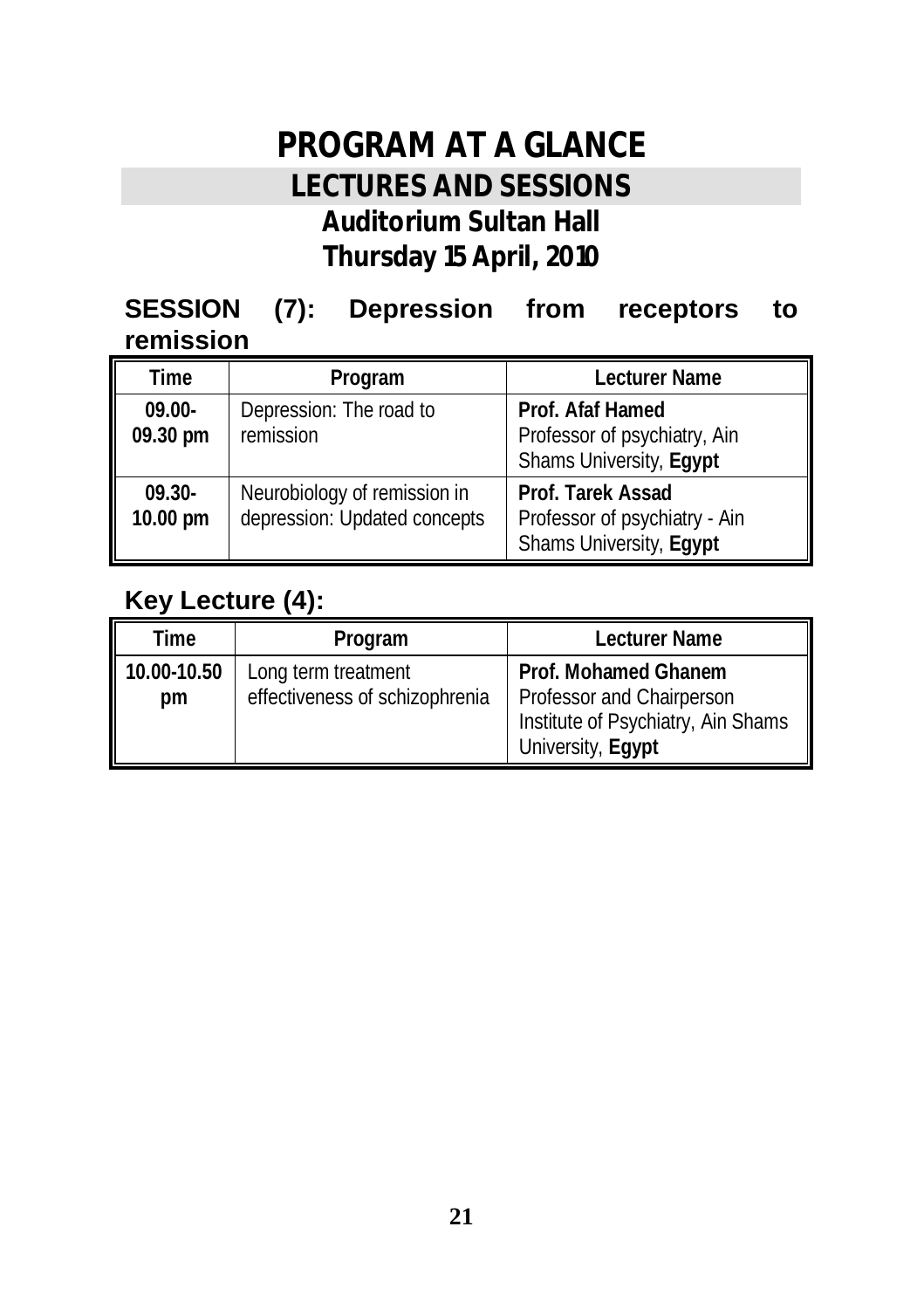## **OPENING CEREMONY**

## **WELCOME WORDS**

#### **Dr. Mohamed Khaled**

Secretary General of the Meeting Head of Psychiatry Department, SGH

#### **Dr. Mohamed Shawoosh**

Chief Organizing Committee Vise President of Saudi Psychiatric Association Consultant Psychiatrist MOH

#### **Prof. Afaf Hamed Khalil**

Congress Advisor Prof. of Psychiatry Institute of Psychiatry, Ain Shams Univ., Egypt

#### **Prof. Mohamed Ghanem**

Congress Coordinator Prof. and Chair Institute of Psychiatry, Ain Shams Univ., Egypt

#### **Prof. Mahdi Abu-Madini**

President of Saudi Psychiatric Association

#### **Prof. Ahmed Okasha**

Prof. of Psychiatry, Institute of Psychiatry, Ain Shams Univ., Egypt Director of WHO Collaborating Center. President of Egyptian Psychiatric Association.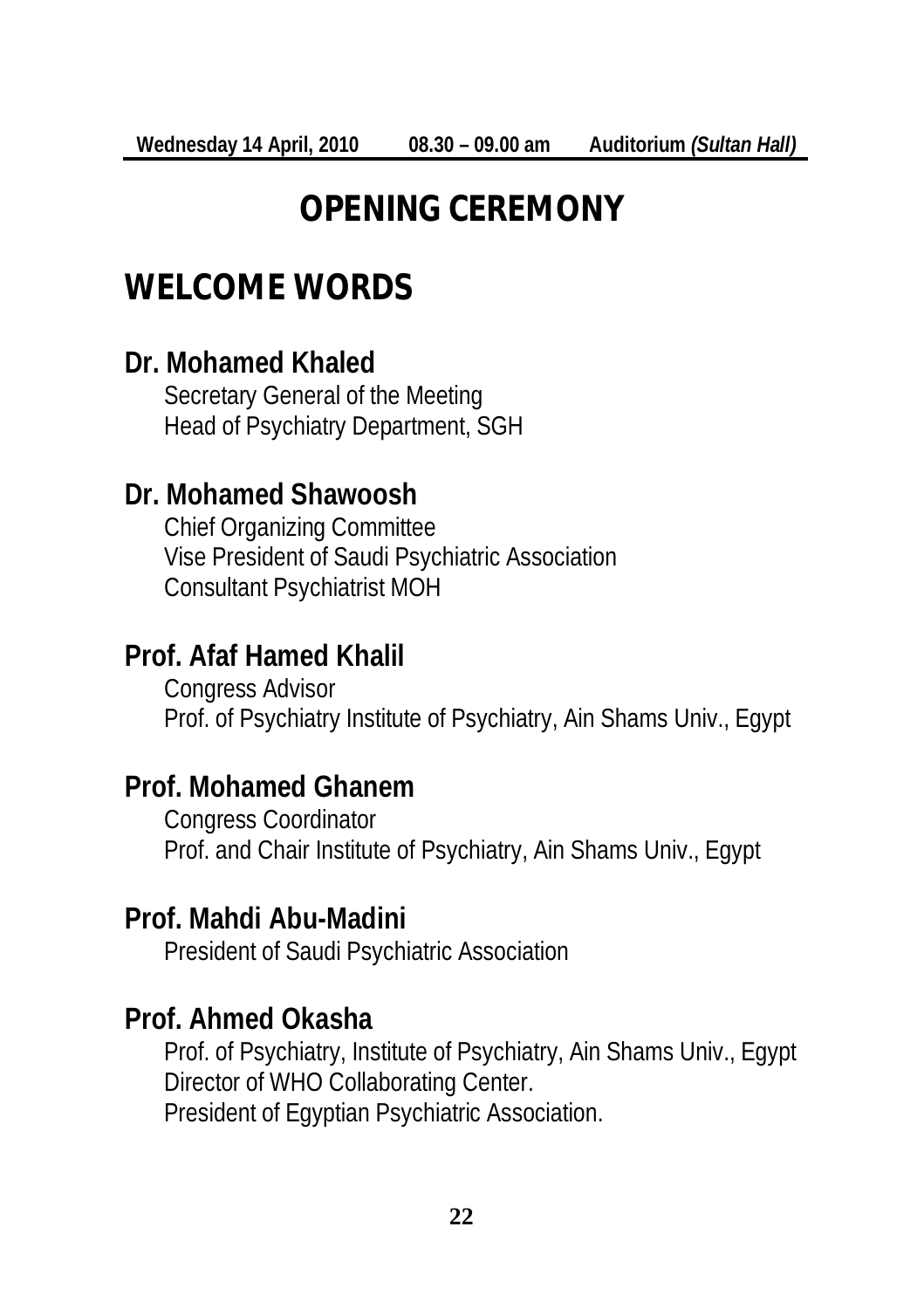## **OPENING LECTURES**

#### **Chairpersons:**

Prof. Farouk Lotaif **(Egypt)** Dr Abdulla Al-Hathlol **(KSA)** 

Prof. Mohamed Ghanem **(Egypt)**

#### **Topics & Speakers**

**Impact of culture and abstract thinking in normal and abnormal behavior. OL1.1** 

Prof. Farouk Lotief **(Egypt)**

**New Models of Psychiatric Management: Disease centred versus Symptom centred.** Prof. Afaf Hamed Khalil **(Egypt) OL1.2** 

**Towards evidence-based mental health promotion.** Dr. Abdul Salam AL-Shehri **(Egypt) OL1.3** 

**Targets and strategies for stereotactic neurosurgery in psychiatric indications.**  Prof. François Alesch **(Vienna) OL1.4**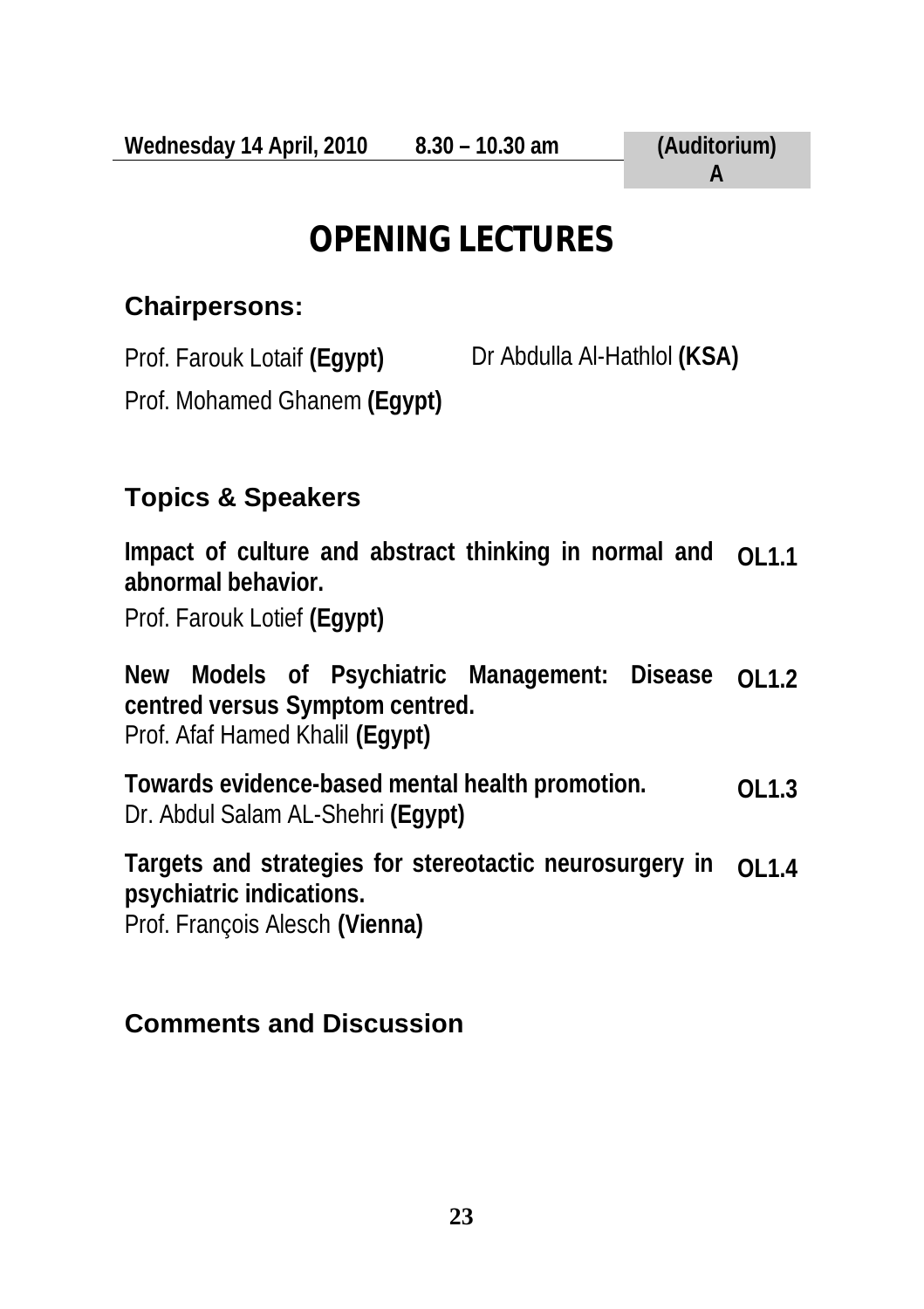## **SESSION (1) Hot Topics in Psychiatry**

#### **Chairpersons**

| Prof. Huda Salama (Egypt) |
|---------------------------|
|                           |

### **Topics & Speakers**

| إشكالية المصطلح النفسى العربى<br>Dr. Jamel Turkey (Tunisia)                                       | S1.1 |
|---------------------------------------------------------------------------------------------------|------|
| Supportive Psychotherapy<br>Prof. Adel Medani (Egypt)                                             | S1.2 |
| Medically unexplained symptoms (other face of<br>Psychiatry).<br>Prof. Adel M. El Sheshai (Egypt) | S1.3 |
| Planning mental health services in Arab countries.<br>Prof. Mostafa Shaheen (Eqypt)               | S1.4 |
| Biases and pitfalls of clinical trials in CNS.<br>Prof. Jaroslaw Sylwester Strzelec (Poland)      | S1.5 |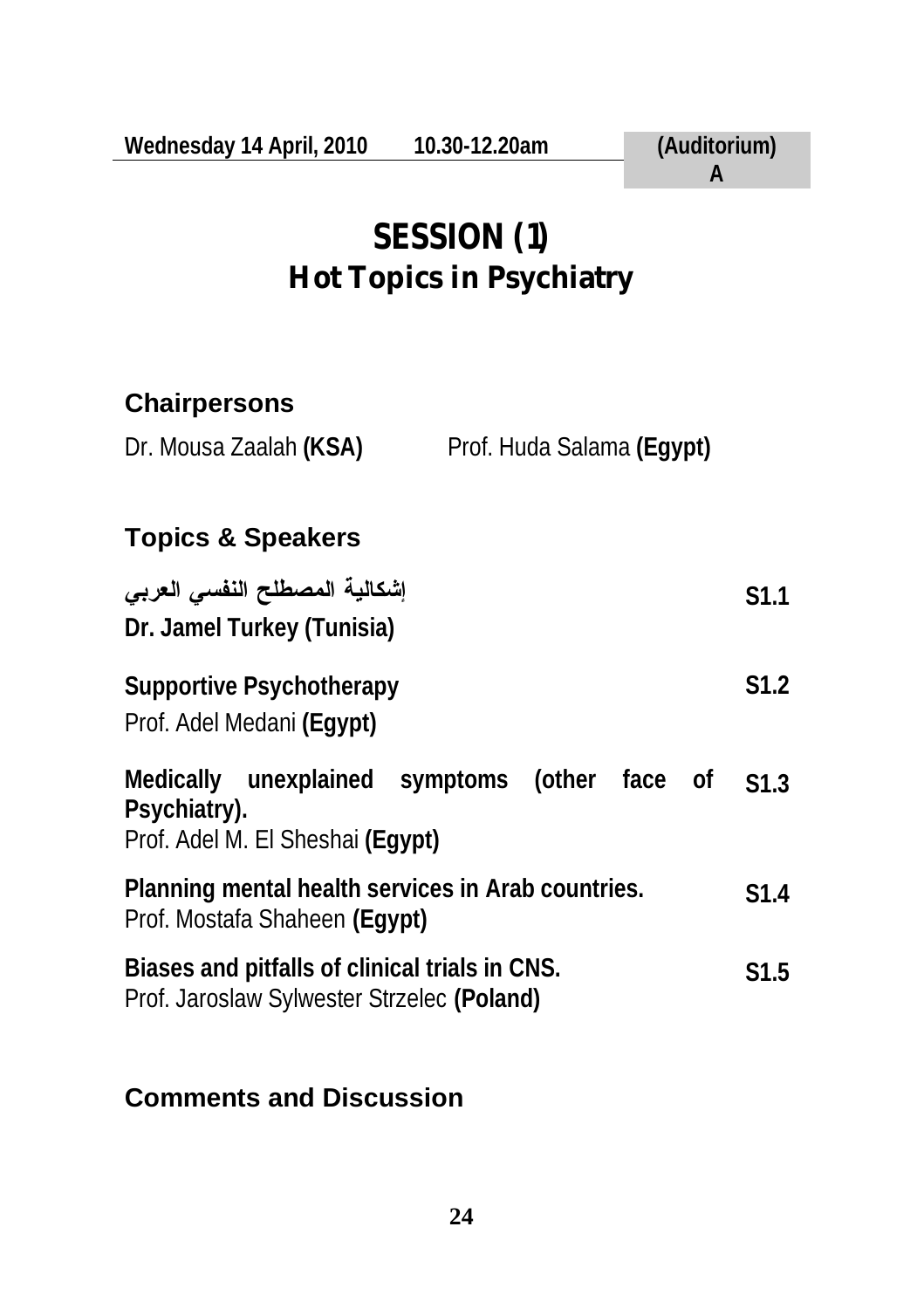# **SESSION (2)**

## **New Hope for the Management of Old Age Mental Disorders**

#### **Chairpersons**

Prof. Mohamed Hafez (Egypt) Dr. Suhail Khan (KSA)

### **Topics & Speakers**

| Guidelines of Dementia management.<br>Prof. Ossama Abdel Ghani (Eqypt)                         | S <sub>2.1</sub> |
|------------------------------------------------------------------------------------------------|------------------|
| Mental Disorders in Elderly.<br>Prof. Magdi Dahab (Egypt)                                      | S <sub>2.2</sub> |
| Gene Therapy: New hope for Alzheimer's disease<br>management.<br>Prof. Adel El-Missiry (Egypt) | S2.3             |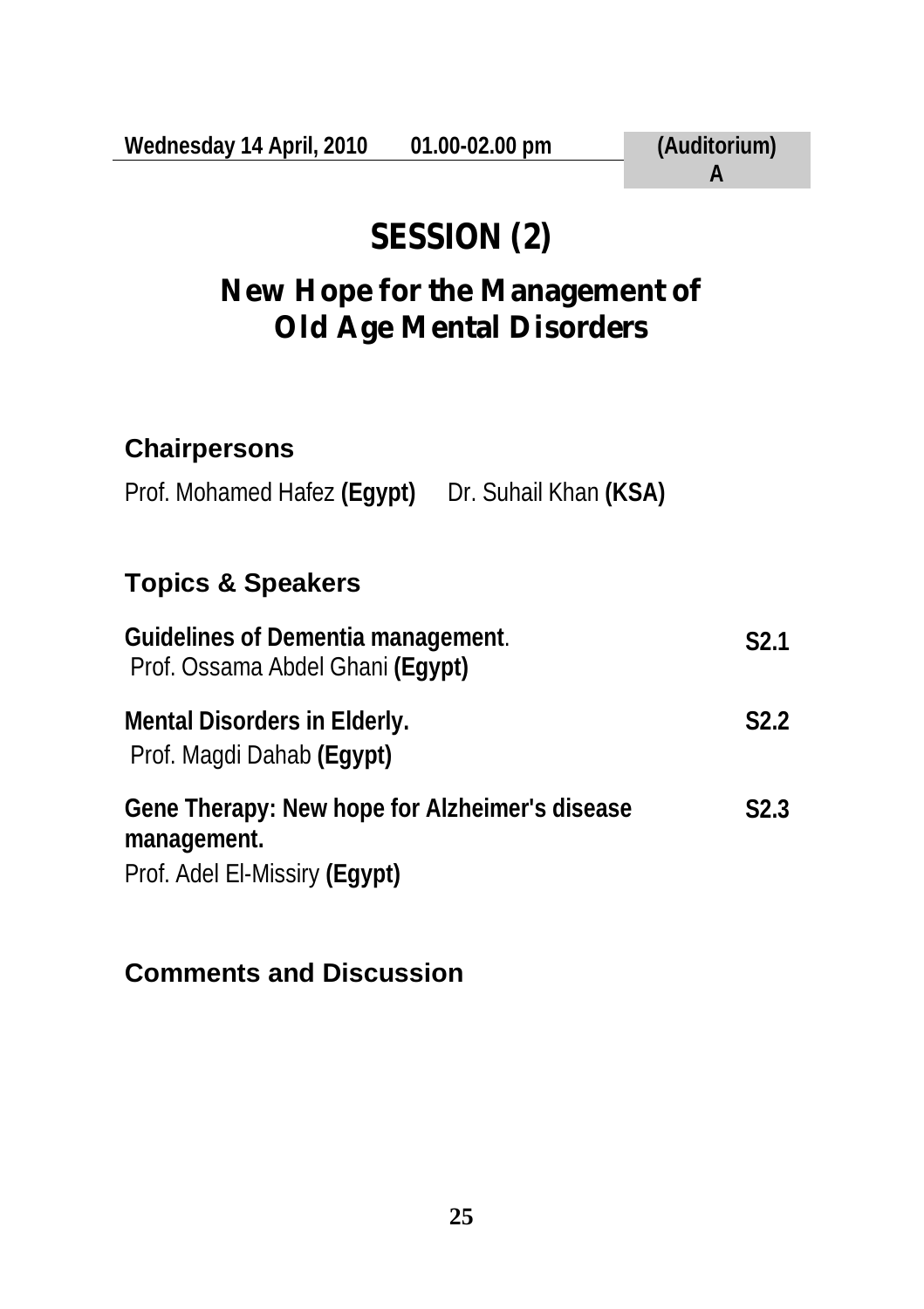# **KEY LECTURE (1)**

#### **Chairpersons**

Dr. Rashad Al-Senosi **(KSA)** Prof. Adel M. El Sheshai **(Egypt)**

### **Topics & Speakers**

**Importance of Remission in the Management of KL1.1 Depression.**  Prof. Cornelius Katona **(UK)**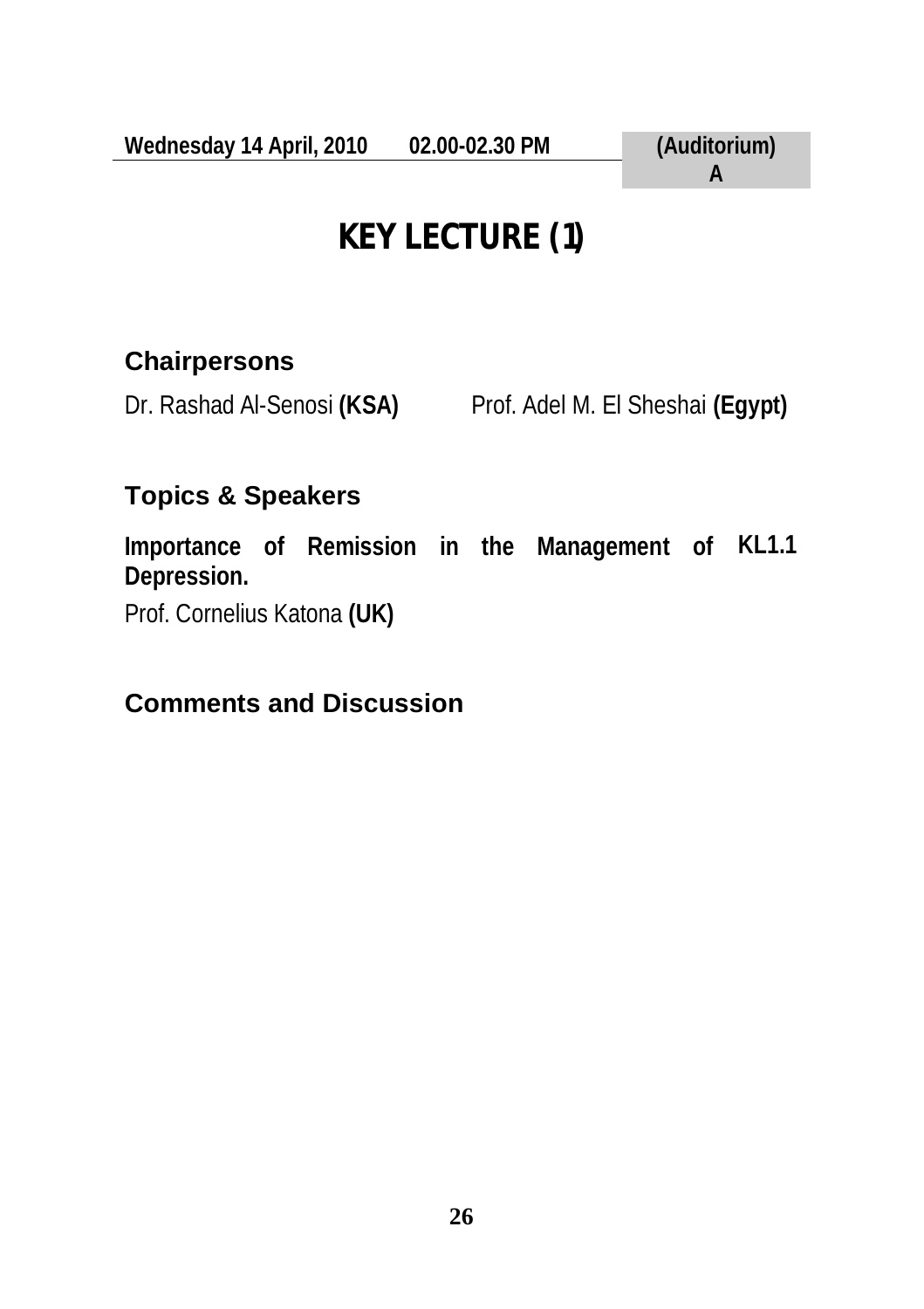## **SESSION (3) New Approaches for the Management of Psychosexual Disorder**

#### **Chairpersons:**

Dr. Mona Al-Sawaf **(KSA)** Prof. Adel Medani **(Egypt)**

#### **Topics & Speakers**

| ISSM Evidence-based Guidelines for the Diagnosis and<br>Treatment of Premature Ejaculation.<br>Prof. Amr El-Meleigy (KSA) | S <sub>1.1</sub> |
|---------------------------------------------------------------------------------------------------------------------------|------------------|
| Vaginismus, Causes and Therapy.<br>Prof. Saied Abdel Azeem (Eqypt)                                                        | S <sub>1.2</sub> |
| Erectile Dysfunction.<br>Prof. Adel Serag (KSA)                                                                           | S1.3             |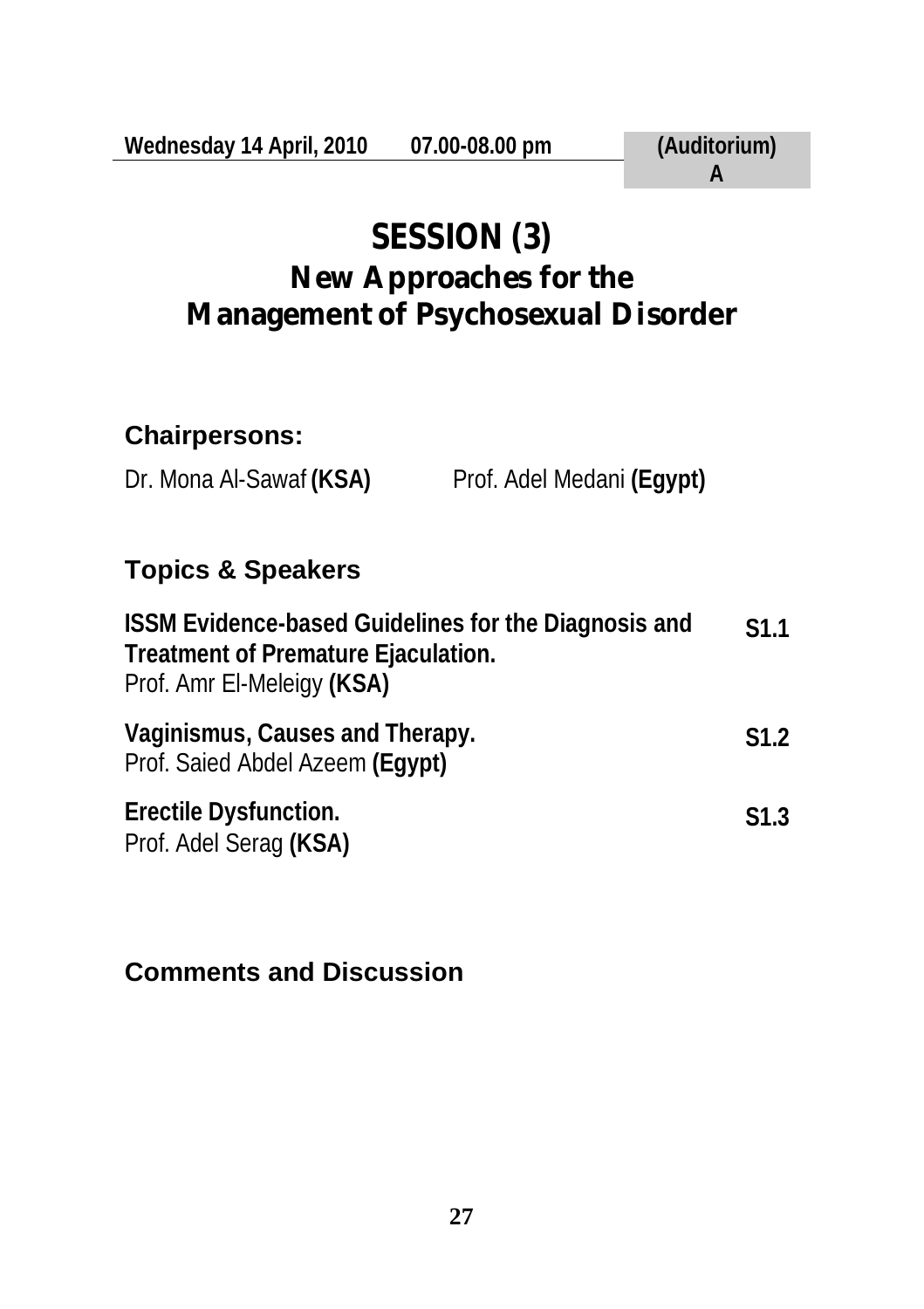## **KEY LECTURE (2)**

#### **Chairpersons**

Dr. Saad Al-Khateeb **(KSA)** Prof. Said Abdel Azeim **(Egypt)**

### **Topics & Speakers**

**Saudi personality traits.**  Prof. Tariq Alhabeeb **(KSA) KL2.1**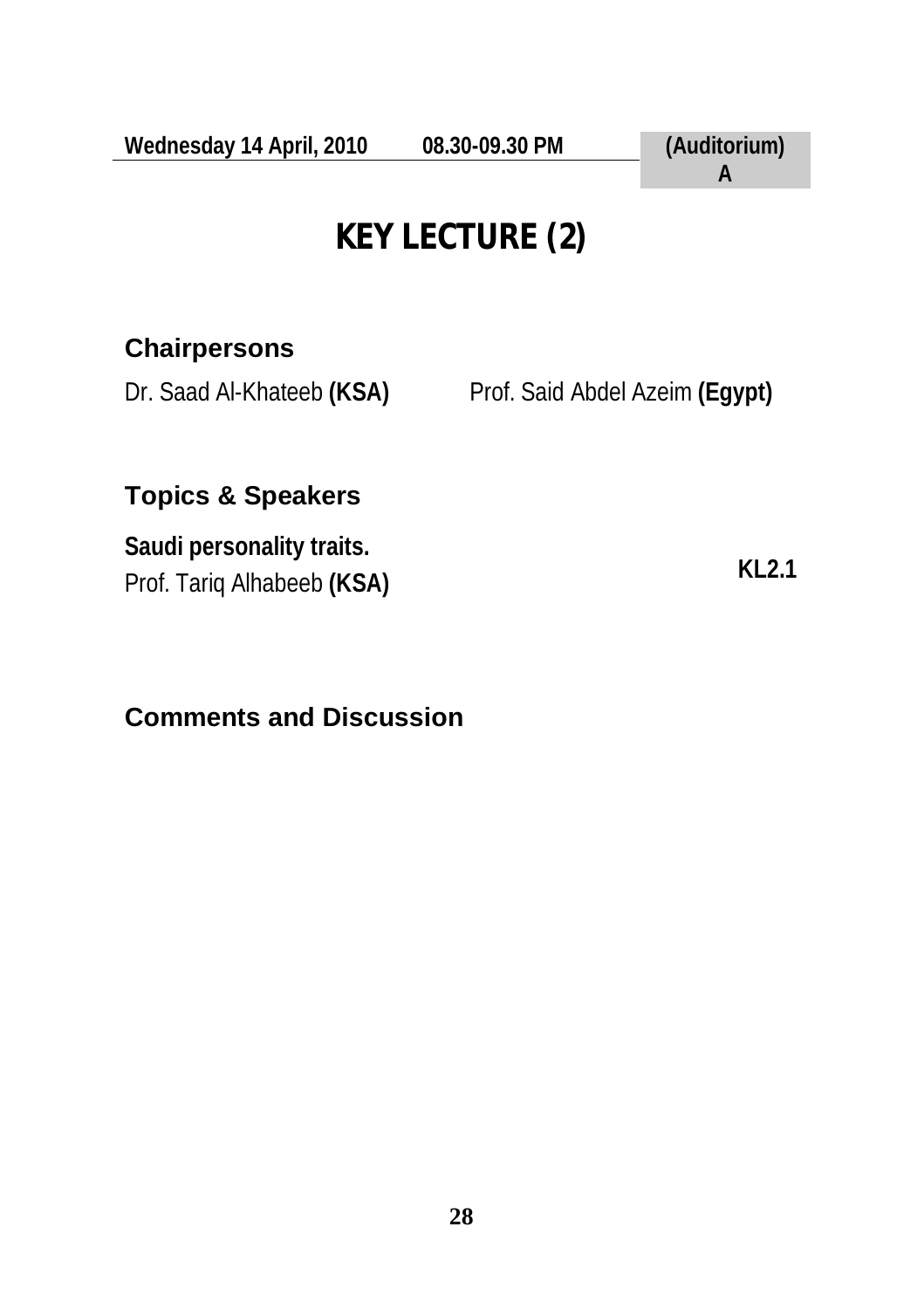## **CORE LECTURES**

#### **Chairpersons**

Prof. Yosry Abdel Mohsen (Egypt) Dr. Abdul Hamid Al-Habeeb

**(KSA)**

### **Topics & Speakers**

**When experience meets heritage.**  Prof. Ahmed Okasha **(Egypt) CL1.1** 

**Addressing the unmet needs in depression management: A New approach by agomelatine.**  Prof. Philip Gorwood **(France) CL1.2**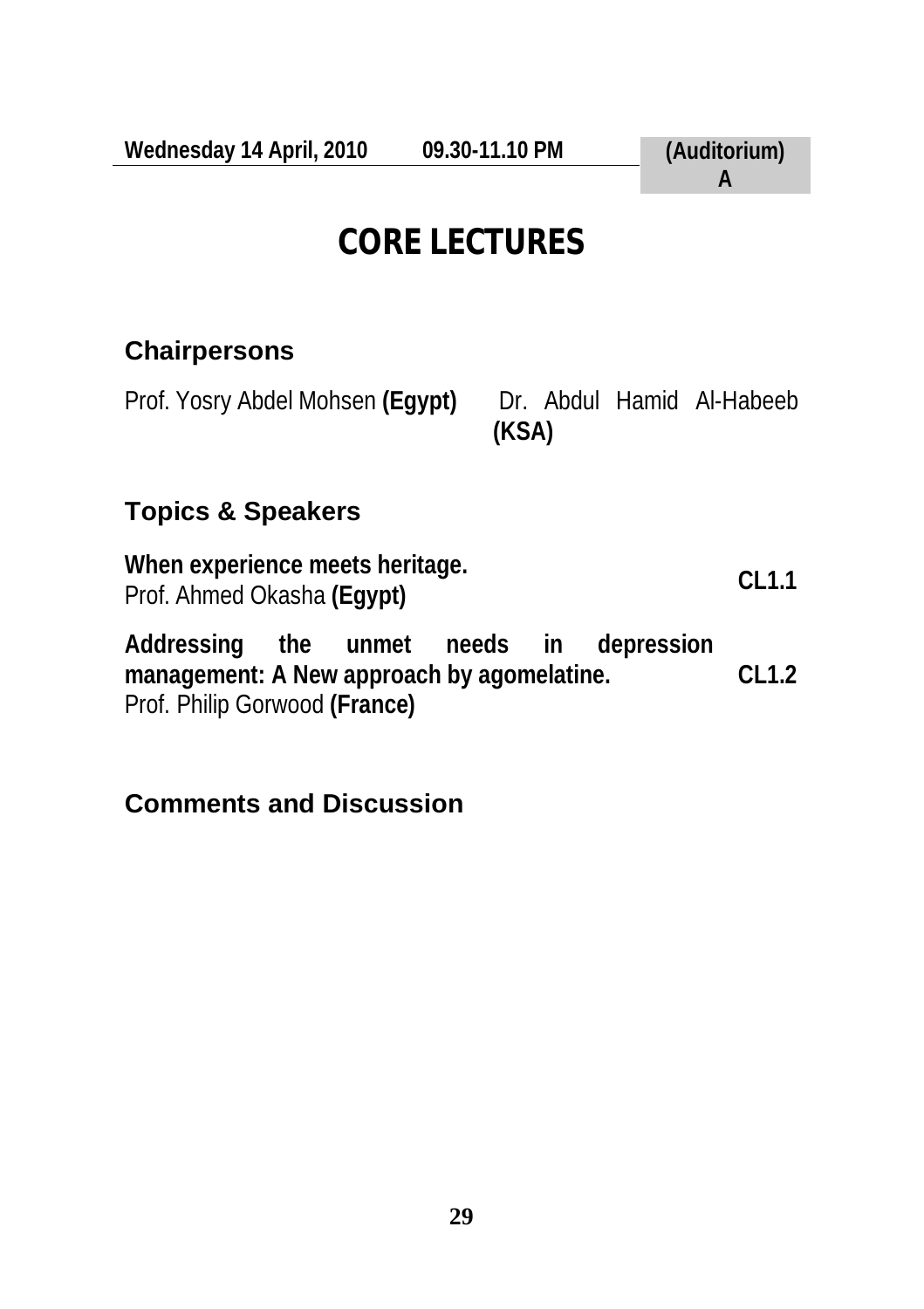| Thursday 15 April, 2010                                                                | $9.00 - 11.00$ am         | (Auditorium)<br>A |  |  |
|----------------------------------------------------------------------------------------|---------------------------|-------------------|--|--|
| SESSION (4)<br><b>Challenges in the Management of</b><br><b>Drug Abuse</b>             |                           |                   |  |  |
| <b>Chairpersons</b>                                                                    |                           |                   |  |  |
| Dr. Asaad Sabr (KSA)                                                                   | Prof. Abdo El Dod (Egypt) |                   |  |  |
|                                                                                        |                           |                   |  |  |
| <b>Speakers</b>                                                                        |                           |                   |  |  |
| How the addict thinks?!<br>Prof. Mohamed Ghanem (Egypt)                                |                           | S4.1              |  |  |
| Clinical issues in the management of drug abuse.<br>Prof. Momtaz Abd El Wahab (Egypt)  |                           | S4.2              |  |  |
| Advances in addiction services: How can we benefit.<br>Prof. Tarek Abdelgawwad (Egypt) |                           | S4.3              |  |  |
| <b>Translational Approach in Substance Abuse</b><br>Dr. Mona Al-Sawaf (KSA)            |                           | S4.4              |  |  |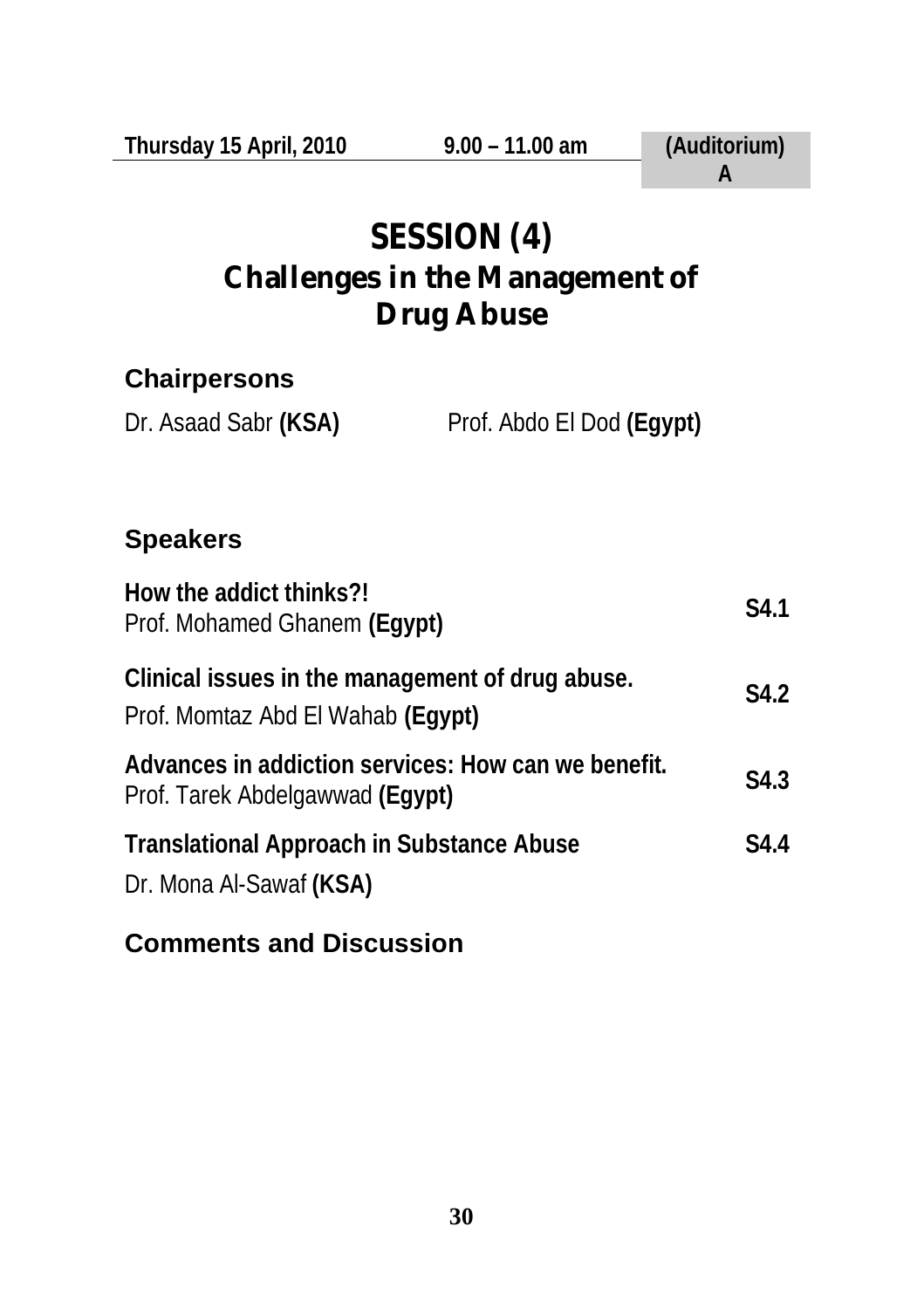# **SESSION (5)**

## **New Concepts in Understanding of Sleep Disorders and Psychotic Depression**

#### **Chairpersons**

Dr. Adnan Mofti **(KSA)** Prof. Mohamed Elatrony **(Egypt)**

#### **Topics & Speakers**

| New concepts in understanding management of<br>insomnia.<br>Prof. Tarek Assad (Egypt)                  | S <sub>5.1</sub> |
|--------------------------------------------------------------------------------------------------------|------------------|
| Antidepressants and sleep pros and cons.<br>Dr. Sultan M. Alshahrani (KSA)                             | S5.2             |
| Psychotic depression: Nosological and therapeutic<br>implications.<br>Prof. Abdel Hamid Hashim (Egypt) | S5.3             |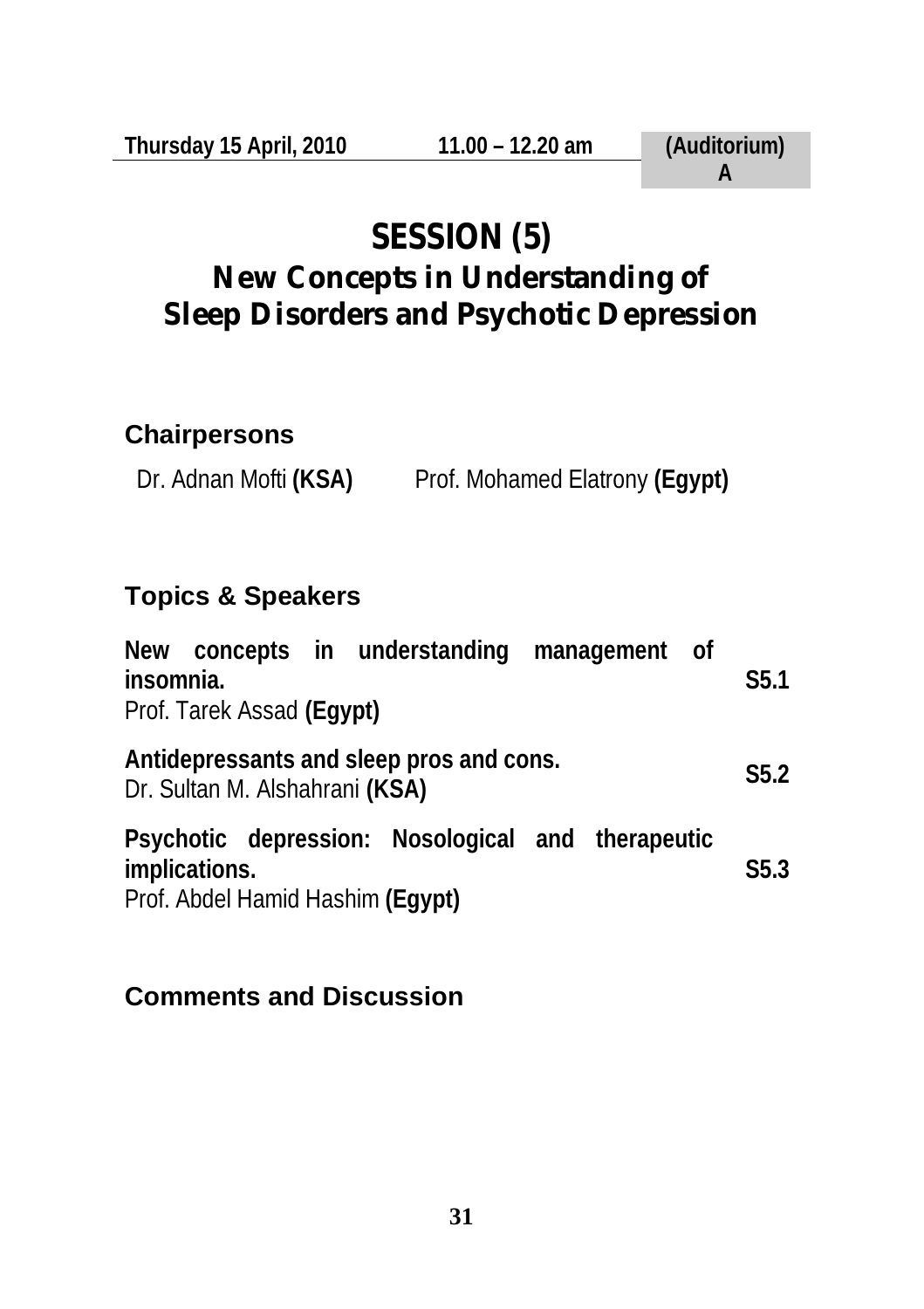## CORE LECTURES (2)

#### **Chairpersons**

Dr. Ibrahim Al-Khodair **(KSA)** Prof. Momtaz Abdel Wahab **(Egypt)**

#### **Speakers**

| Suicide spectrum in schizophrenia – management<br>options.<br>Prof. Ahmed Okasha (Eqypt)             | CL2.1 |
|------------------------------------------------------------------------------------------------------|-------|
| The pharmacological management of bipolar disorder.<br>Prof. Richard Hamish McAllister-Williams (UK) | CL2.2 |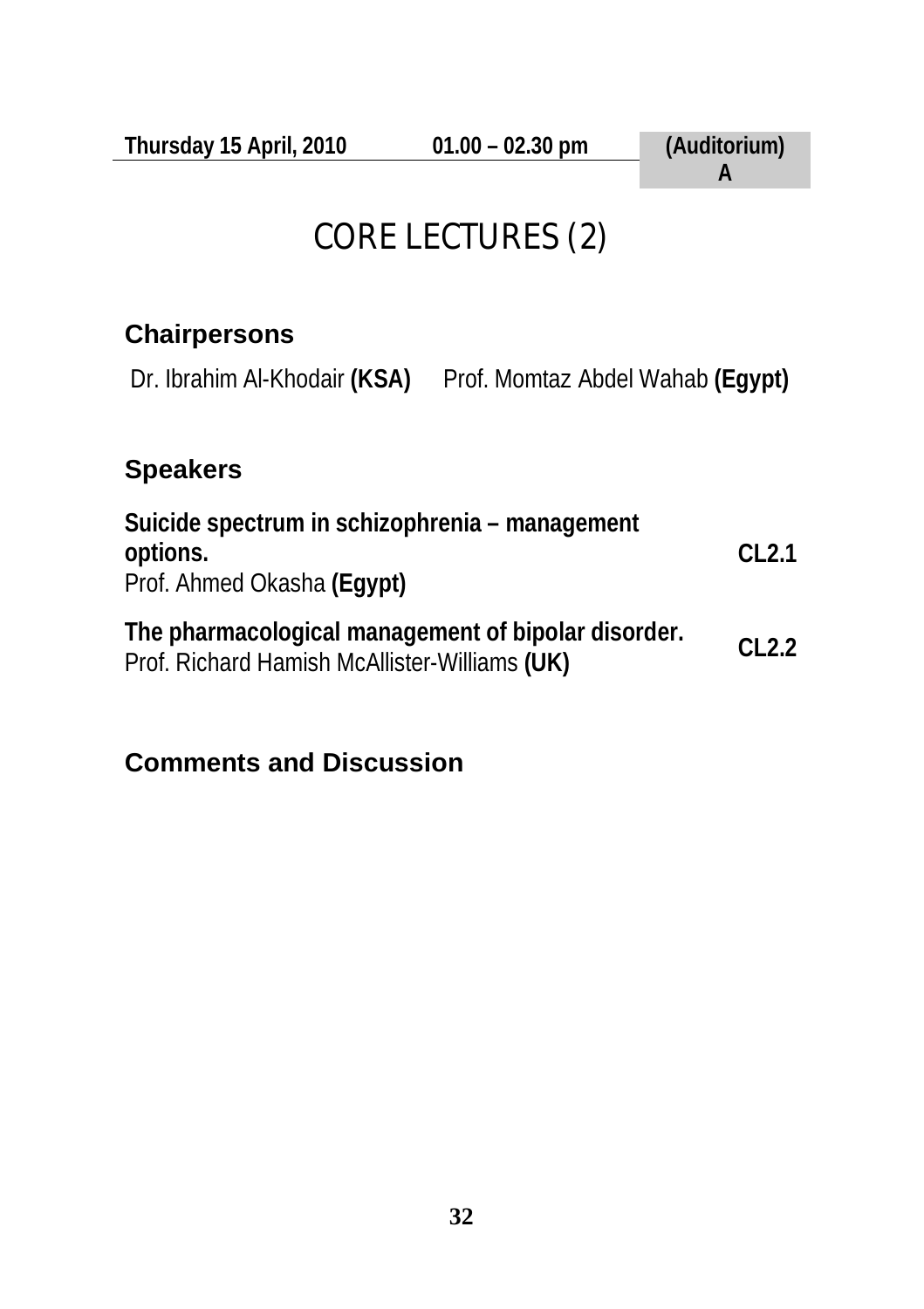## SESSION (6) **Spot light on ADHD across the Lifespan**

#### **Chairpersons**

| Prof. Maha Sayed (Egypt)<br>Dr. Khaled Bazaid (KSA) |  |
|-----------------------------------------------------|--|
|-----------------------------------------------------|--|

#### **Topics & Speakers**

| ADHD: across the lifespan".<br>Dr. Ather Sajjad Jafri (Ireland)          | S <sub>6.1</sub> |
|--------------------------------------------------------------------------|------------------|
| Critical appraisal of ADHD in Children.<br>Dr. Ghada Abdel Gawad (Eqypt) | S <sub>6.2</sub> |
| Adult form of ADD.<br>Prof. Mohamed R. Elfiqi (Eqypt)                    | S <sub>6.3</sub> |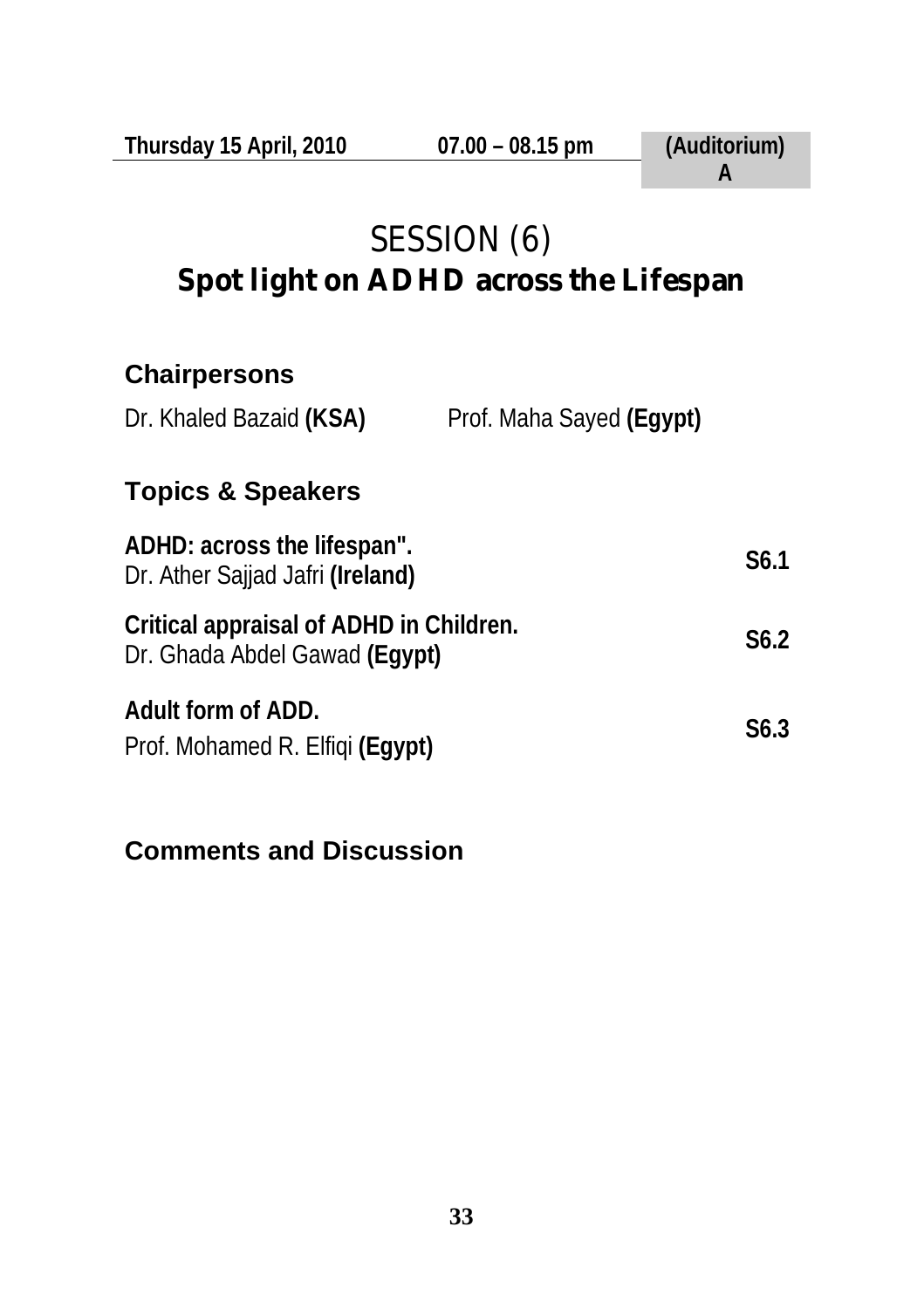# **KEY LECTURE (3)**

#### **Chairpersons**

Dr. Osama Al - Ibrahim **(KSA)** Prof. Tarek Okasha **(Egypt)**

#### **Speakers**

**Pathophysiology of depression-relevance to illness models, and treatment.**  Prof. Richard Hamish McAllister-Williams **(UK) KL3.1** 

#### **Questions and Comments**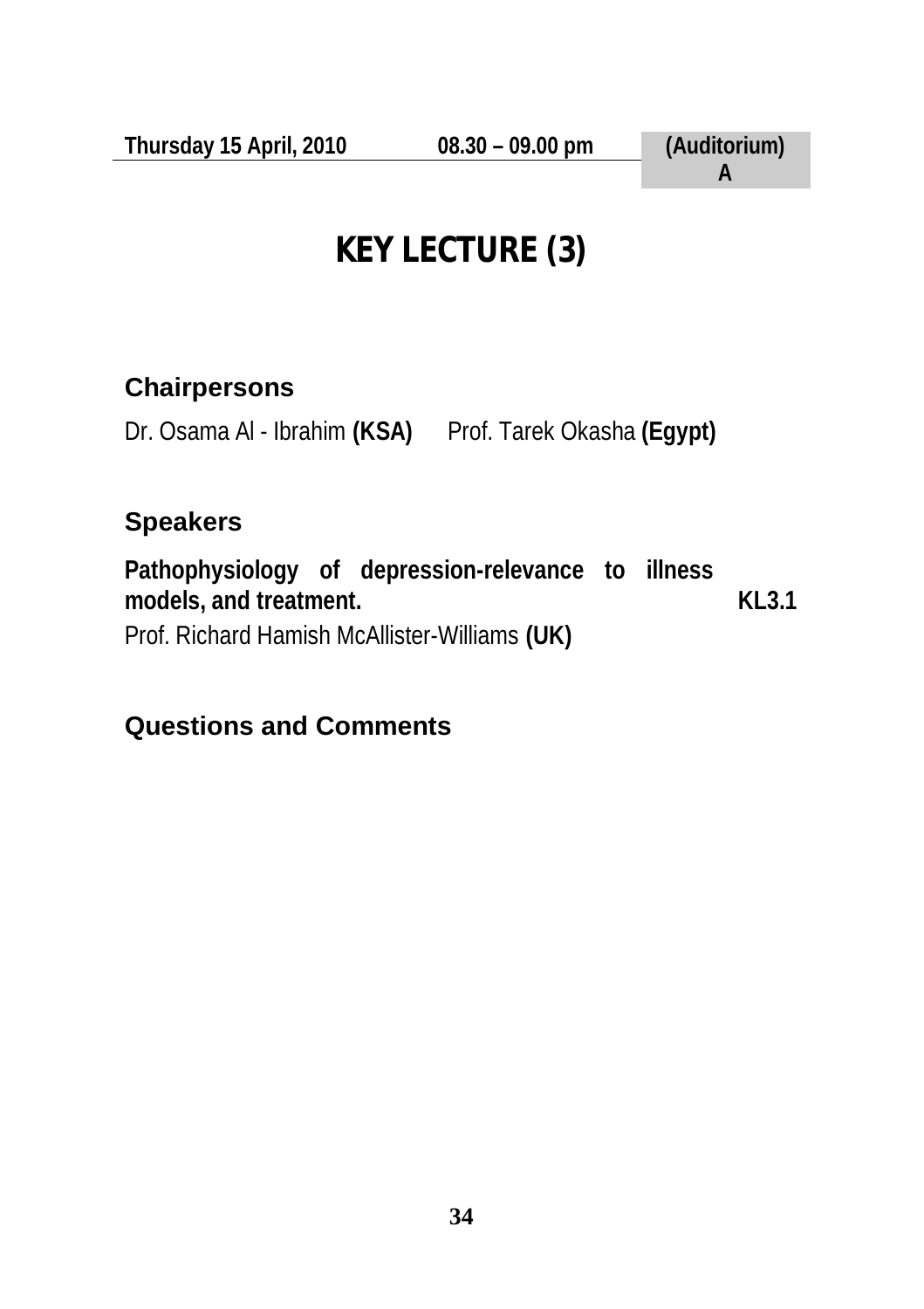# SESSION (7)

## **Depression from Receptors to Remission**

#### **Chairpersons**

Dr. Abdullah Al Sharqi **(KSA)** Prof. Abdel Naser Omar **(Egypt)**

#### **Speakers**

**Depression: The road to remission.**  Prof. Afaf Hamed Khalil **(Egypt) S7.1 Neurobiology of remission in depression: Updated concepts.**  Prof. Tarek Assad **(Egypt) S7.2**

#### **Questions and Comments**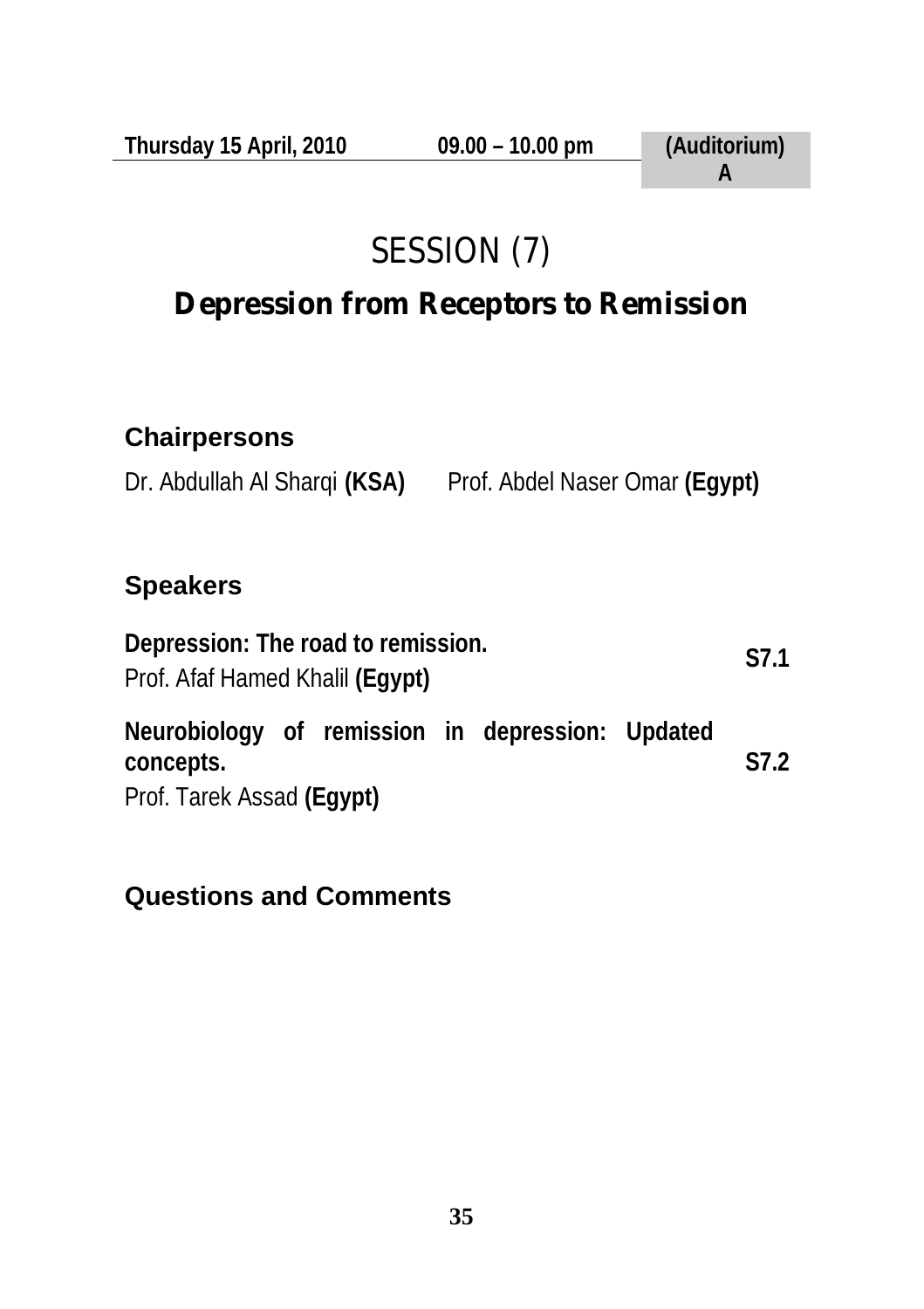# **KEY LECTURE (4)**

#### **Chairpersons**

Prof. Mahdi Abu-Madini **(KSA)** Prof. Afaf Hamed Khalil **(Egypt)**

### **Speakers**

**Long term treatment effectiveness in schizophrenia.**  Prof. Mohamed Ghanem **(Egypt) KL4.1** 

### *Questions and Comments*

**F (Welcome Dinner) E**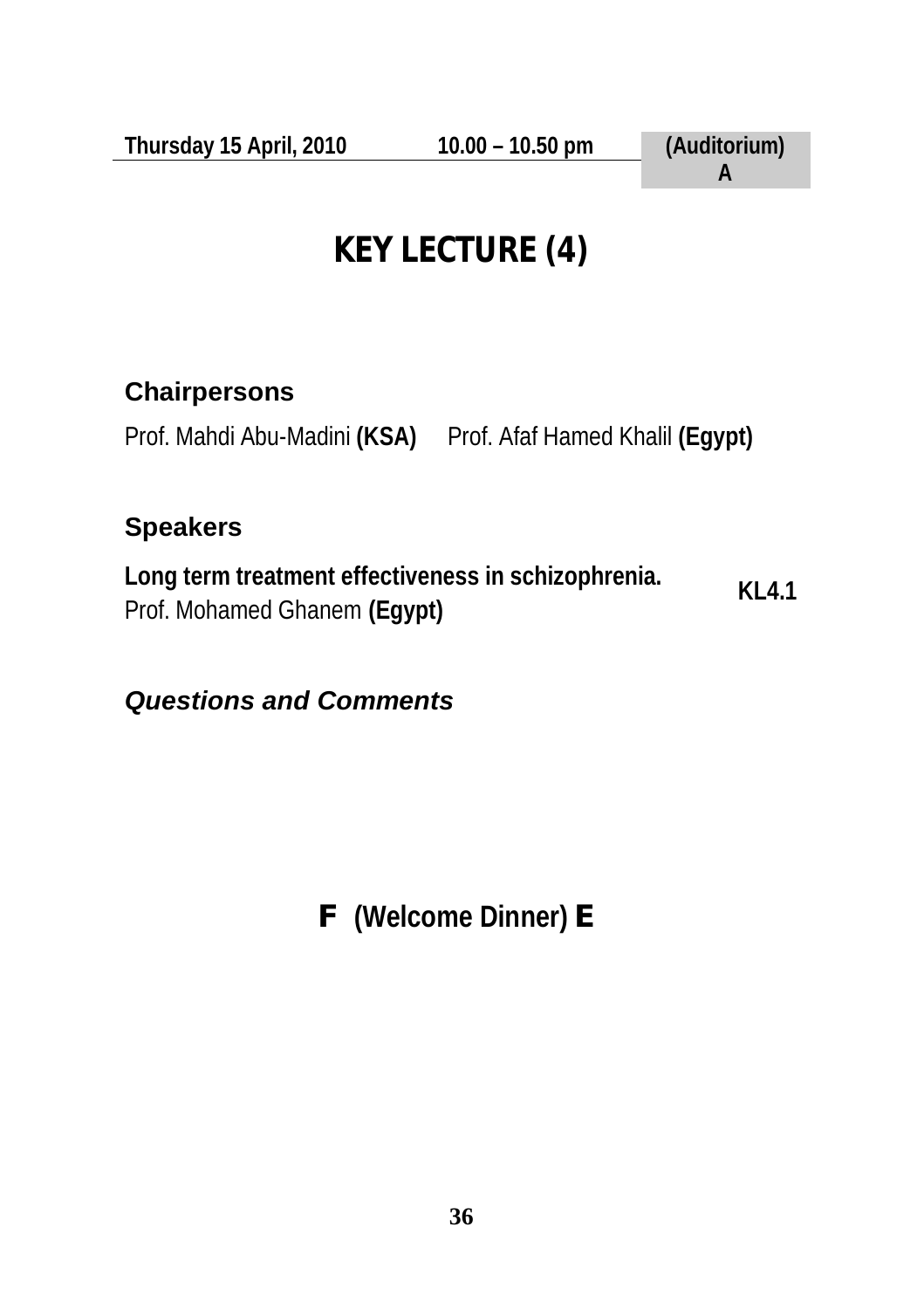*Poster Presentations:*

## *Wednesday 14 April, 2010*

#### Coping with Stress and Quality of Life among Schizophrenic patients in Egypt and Saudi Arabia: a Comparative study

Eman El sheshtawya , Warda Abo Elezz From Baljurashi Psychiatric Hospital Al Baha region, Saudi Arabia, Department of Psychiatry, Mansoura University Hospital, Egypt.

#### Neuropsychiatric manifestations in systemic lupus erythrematosus and its relation to auto-antibody profile

zaghloul M. and barakat M.- Rheumatology Department- King Fahd Hospital –Jeddah-Al sharif A and abdul Fattah M.- Psychiatry and Rehabilitation Departments- King Abdulaziz Hospital- Jeddah- KSA

## *Thursday 15 April, 2010*

#### Anxiety in Children;The Holly Quran vs. Relaxation Music (( Scientific sings in Ayah of the Holy Quran )) (Case study)

Dr. Huda Galal Abdulwahab Assistant Professor psycho-medical Childhood-Studies, King Abdul-Aziz University K.S.A.

#### Psychological findings in patients with primary Sjögren's syndrome compared to patients with sicca symptoms without autoimmune features

zaghloul M. and barakat M.- Rheumatology Department- King Fahd Hospital –Jeddah-Al sharif A and abdul Fattah M.- Psychiatry and Rehabilitation Departments- King Abdulaziz Hospital- Jeddah- KSA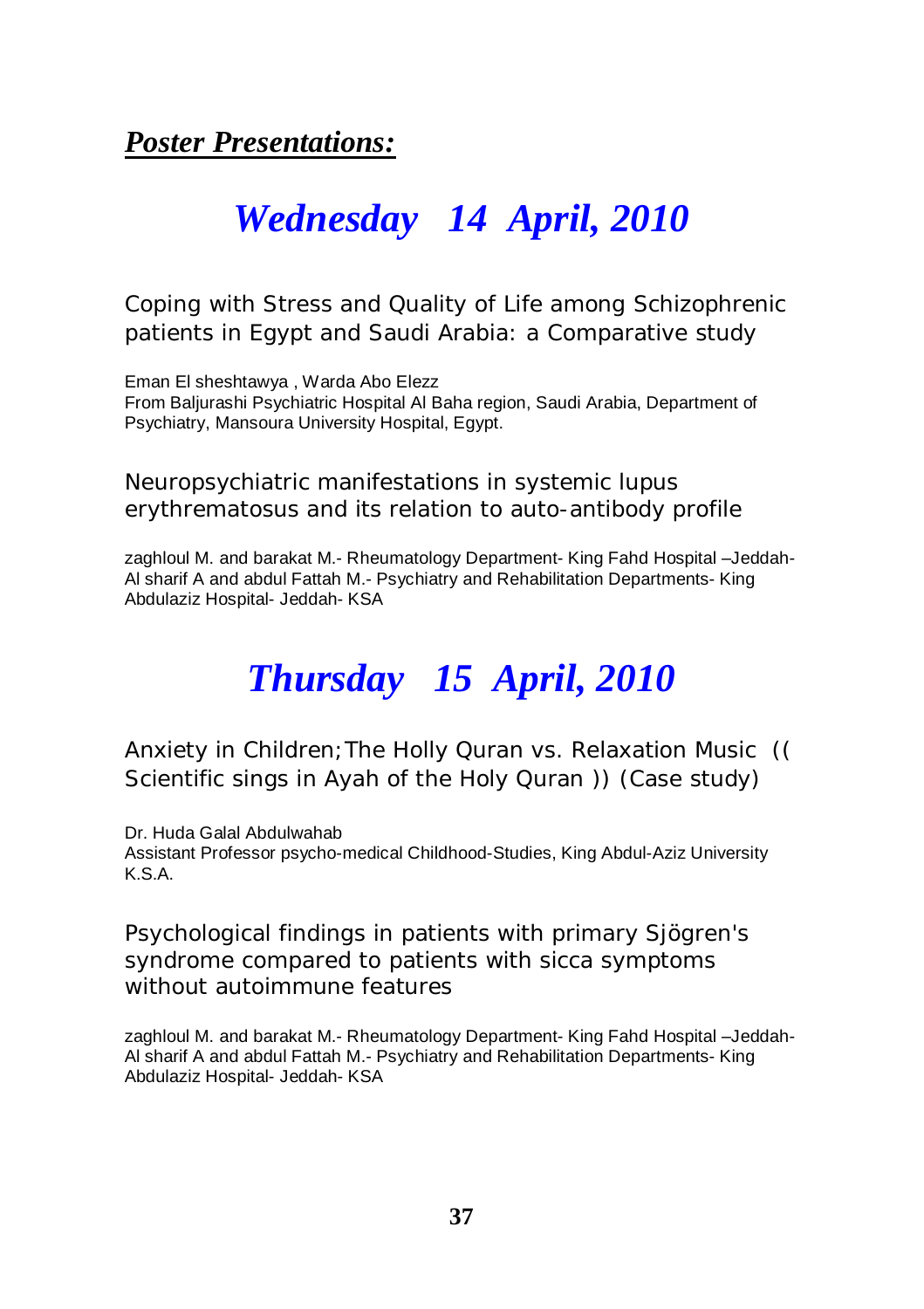## ACKNOWLEDGMENT

## **Royal Sponsors**